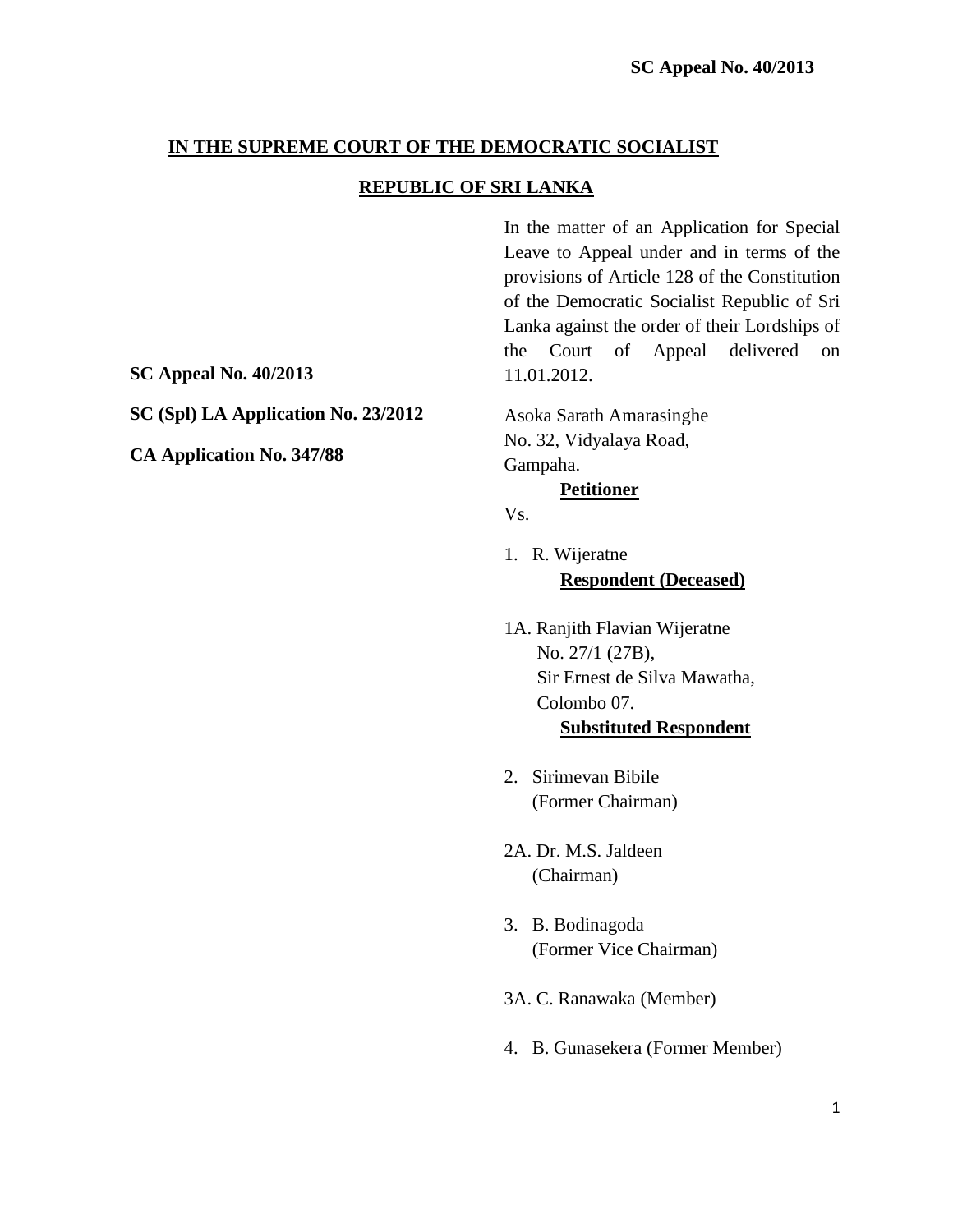- 4A. J.M.S. Bandara (Member)
- 5. S.W. Gunawardene (Former Member)
- 5A. R.W.M.S.B. Rajapakse (Member)
- 6. M. Samaraweera

(Former Member) All members of the Ceiling on Housing Property Board of Review, Department of National Housing, Sir. Chittampalam A. Gardiner Mawatha, Colombo 02.

- 7. D. Weerapana Former Commissioner of National Housing
- 8. Y.B. Pussedeniya Former Commissioner of National Housing
- 8A. M. Sritharan

Commissioner of National Housing, The Department of National Housing, "Sethsiripaya", Sri Jayawardenapure Kotte, Battaramulla.

9. Hon. R. Premadasa

Former Minister of Housing, Local Government and Construction

9A. Wimal Weerawansa

Minister of Construction, Engineering Services, Housing and Common Amenities, 'Sethsiripaya', Sri Jayawardenapure Kotte, Battaramulla.

#### **Respondents**

2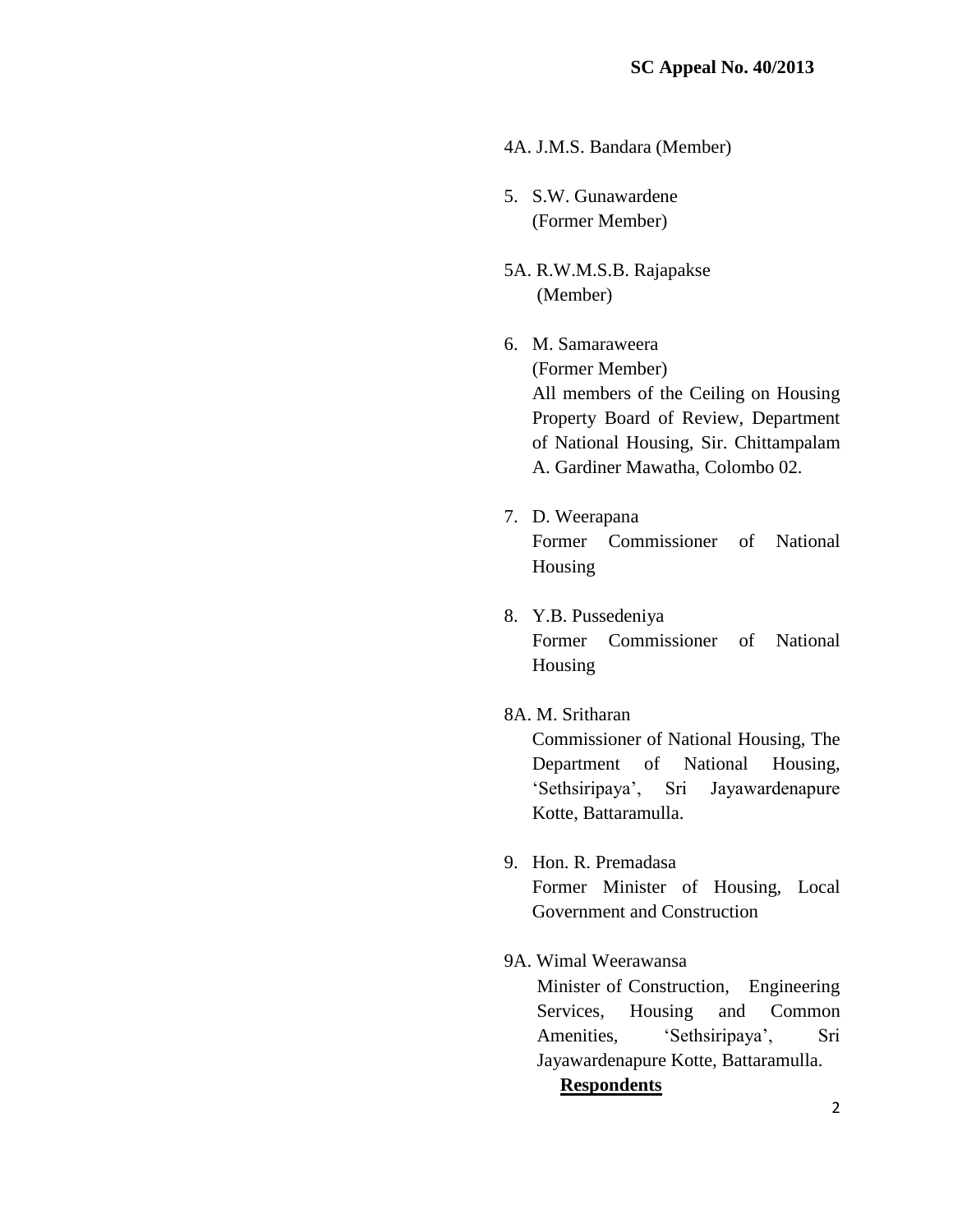### **AND NOW BETWEEN**

Ranjith Flavian Wijeratne No. 27/1 (27B), Sir Ernest de Silva Mawatha, Colombo 07. **Substituted 1A Respondent Appellant**

**Vs**.

- 1. Asoka Sarath Amarasinghe No. 32, Vidyalaya Road, Gampaha. **Petitioner Respondent**
- 2. Sirimevan Bibile (Former Chairman)
- 2A. Dr. M.S. Jaldeen (Chairman)
- 3. B. Bodinagoda (Former Vice Chairman)
- 3A. C. Ranawaka (Member)
- 4. B. Gunasekera (Former Member)
- 4A. J.M.S. Bandara (Member)
- 5. S.W. Gunawardene (Former Member)
- 5A. R.W.M.S.B. Rajapakse (Member)
- 6. M. Samaraweera (Former Member)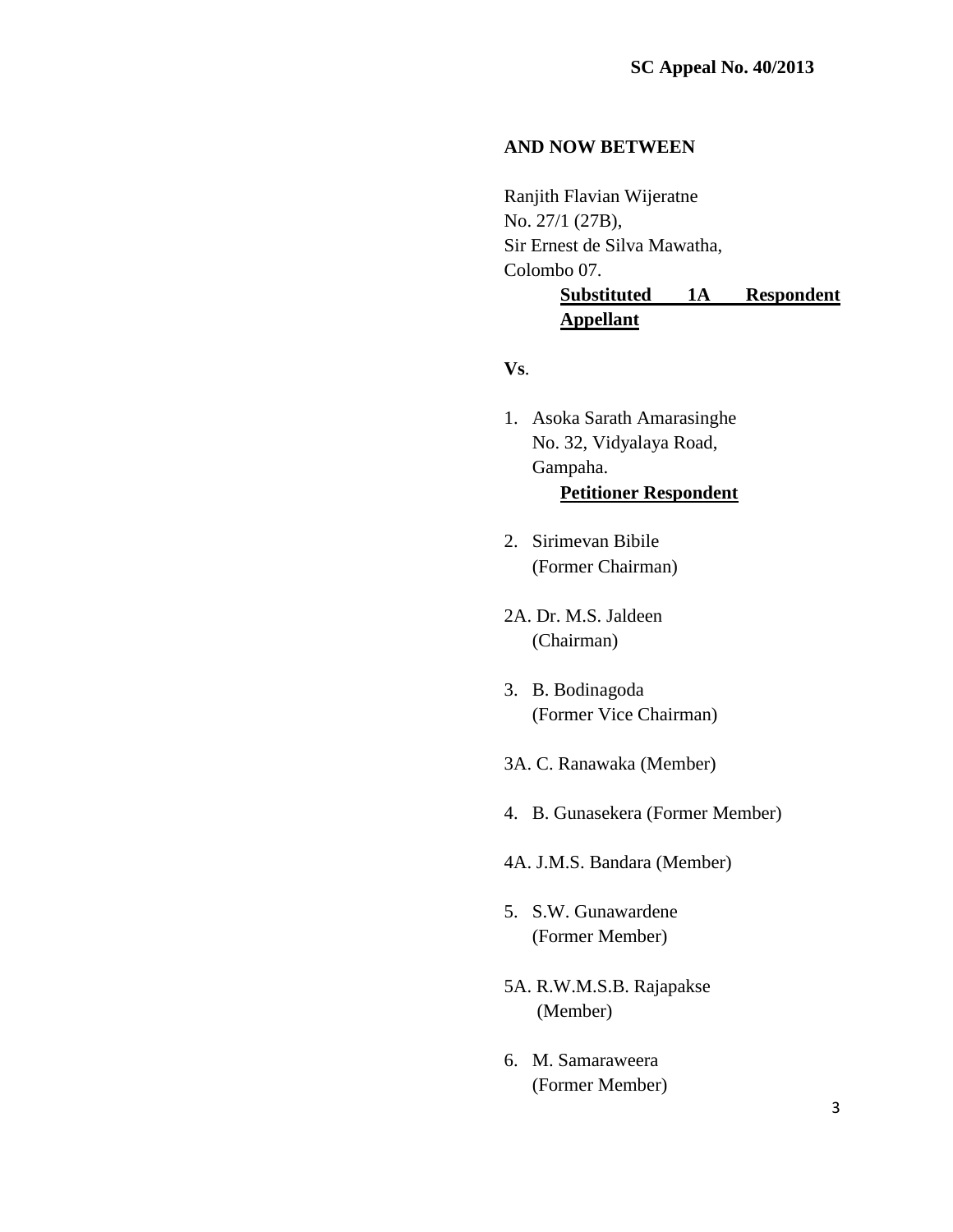All members of the Ceiling on Housing Property Board of Review, Department of National Housing, Sir. Chittampalam A. Gardiner Mawatha, Colombo 02.

- 7. D. Weerapana Former Commissioner of National Housing
- 8. Y.B. Pussedeniya Former Commissioner of National Housing
- 8A. M. Sritharan

Commissioner of National Housing, The Department of National Housing, "Sethsiripaya", Sri Jayawardenapure Kotte, Battaramulla.

8B. L.S. Palanasooriya

Commissioner of National Housing, The Department of National Housing, "Sethsiripaya", Sri Jayawardenapure Kotte, Battaramulla.

### 8C. Prof. W.N. Karunadasa

Commissioner of National Housing, The Department of National Housing, "Sethsiripaya", Sri Jayawardenapure Kotte, Battaramulla.

9. Hon. R. Premadasa

Minister of Housing, Local Government and Construction, "Sethsiripaya", Sri Jayawardenapure Kotte, Battaramulla.

# 9A. Hon. Wimal Weerawansa

Minister of Construction, Engineering Services, Housing and Common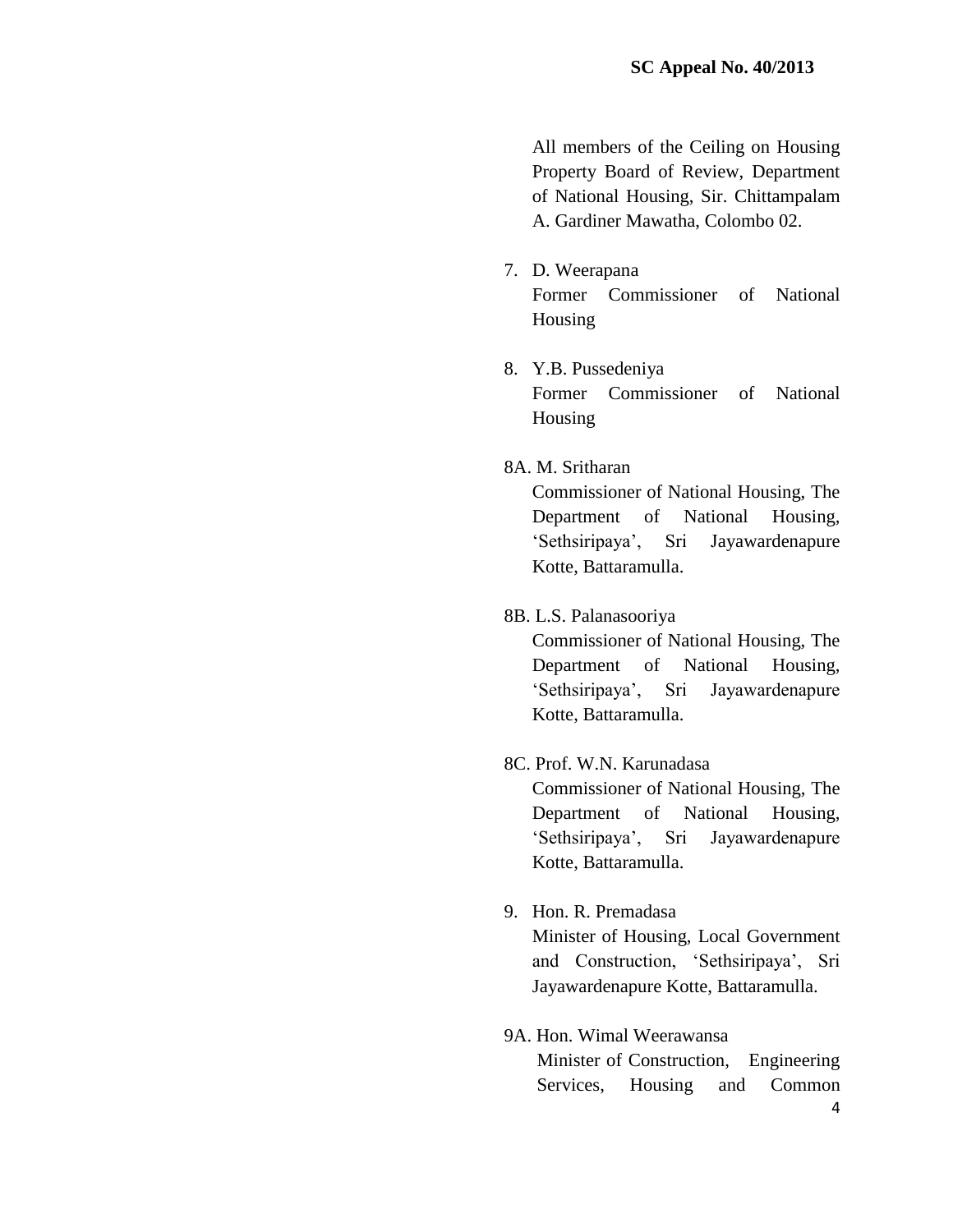.

Amenities, 'Sethsiripaya', Sri Jayawardenapure Kotte, Battaramulla.

9B. Hon. Sajith Premadasa Minister of Housing and Samurdhi, "Sethsiripaya", Sri Jayawardenapure Kotte, Battaramulla.

## **Respondents- Respondents**

| <b>Before</b>                | : K. Sripavan, CJ<br>Rohini Marasinghe, J<br>Priyantha Jayawardena, PC, J                                                                                                                                                                                                                                      |
|------------------------------|----------------------------------------------------------------------------------------------------------------------------------------------------------------------------------------------------------------------------------------------------------------------------------------------------------------|
| Counsel                      | : Lakshman Perera, PC with Jagath Wickramanayake instructed by Ms.<br>Dissanayake for the Substituted 1A Respondent – Appellant<br>A.R. Surendran, PC with M. Jude Dinesh and Ms. Maithrei Rajasingam<br>for the Petitioner – Respondent<br>Viveka Siriwardena, DSG for the 8C and 9B Respondent – Respondents |
| Argued on                    | : $7th$ September, 2015                                                                                                                                                                                                                                                                                        |
| Written Submissions filed on | : $21st$ September, 2015 by the Substituted – 1A-Respondent-<br>Appellant<br>$2nd$ October, 2015 by the Petitioner Respondent                                                                                                                                                                                  |
| Decided on                   | : $12^{\text{th}}$ November, 2015                                                                                                                                                                                                                                                                              |

#### **Priyantha Jayawardena, PC. J**,

This is an appeal filed against the Judgment of the Court of Appeal dated 11.01.2012 delivered in CA/Writ/Application bearing No. 347/1988. The Court of Appeal quashed the decisions of the Commissioner of National Housing and of the Ceiling on Housing Property Board of Review.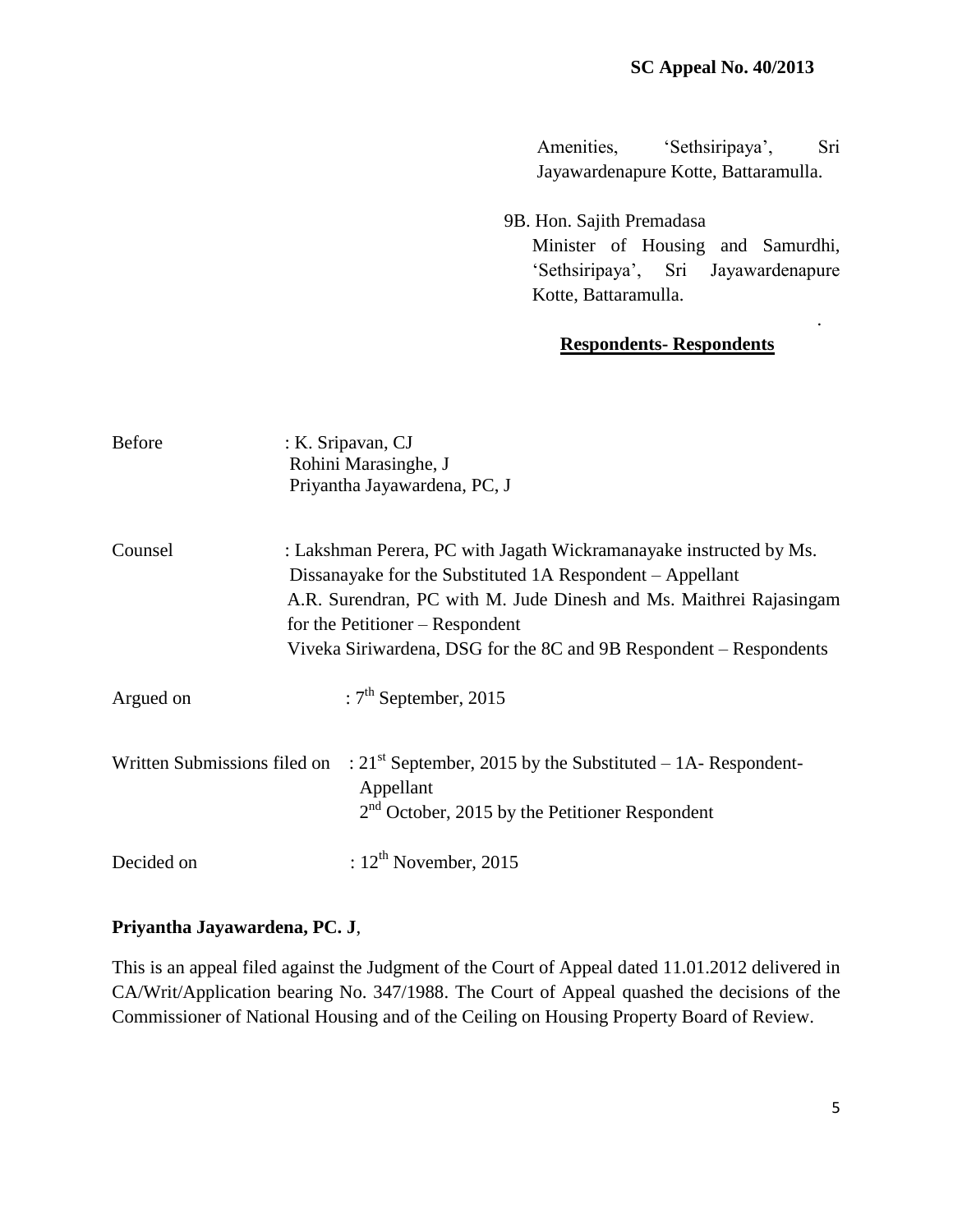The facts of the instant appeal are set out below.

The Substituted – 1A – Respondent – Appellant"s (hereinafter referred to as the Appellant) father late Mr. R. Wijeratne (Deceased  $1<sup>st</sup>$  – Respondent) who was the  $1<sup>st</sup>$  Respondent in CA/Writ/Application No. 347/88, had been the tenant and was in occupation of the premises bearing Assessment No. 27/1, presently bearing Assessment No. 27B, Sir Ernest de Silva Mawatha, Colombo 07 since June, 1965. Upon the death of the said Mr. R. Wijeratne pending the said Writ Application the Appellant was substituted in his place.

One Mrs. Lalitha Rajapakse was the owner of the said premises bearing assessment No. 27/1 (27B) being the widow of late Mr. George Rajapakse who died on 18.06.1976. By the time the Ceiling on Housing Property Law No. 01 of 1973 came into operation on  $13<sup>th</sup>$  January, 1973 the family of late Mr. George Rajapakse owned houses in excess of the permitted number of houses stipulated in the said Law including the aforesaid premises bearing No. 27/1 (27B) tenanted to the Appellant's late father and premises bearing No. 27 1/1 (27D) tenanted to one Mrs. Roshan Peiris.

The said late George Rajapakse was the male spouse in his family. At the time the said Law came into operation, the said late George Rajapakse was living but did not file the declaration within twelve weeks from the stipulated date of  $13<sup>th</sup>$  January 1973, as required by section 8(2) of the said Law. Sometime after the stipulated period, being the owner of the house Nos. 27/1 and 27 1/1 Mrs. Lalitha Rajapakse had informed the Commissioner of National Housing ( hereinafter referred to as the Commissioner ) that she did not propose to retain the ownership of the said houses by letter dated  $3<sup>rd</sup>$  August, 1973. She had also informed that the delay in furnishing the returns on the due date in respect of the premises was because the auditors to whom she handed over the matter had failed to fill up the forms in time.

Thereafter, on the same day Mrs. Lalitha Rajapakse by her letters dated  $3<sup>rd</sup>$  August, 1973 addressed to Mr. R. Wijeratne, the Appellant"s father and Mrs. Roshan Pieris had offered to sell the said two premises. She had informed them that she did not propose to retain the ownership of the houses under the said Law that were rented to them and gave them the option of purchasing the same if they so desired. Copies of the said letters had been sent to the Commissioner by Mrs. Rajapakse. Mrs. R. Pieris by her letter dated  $6<sup>th</sup>$  August, 1973 had informed Mrs. Lalitha Rajapakse that she did not have the money to purchase the premises in question. It was admitted at the inquiry before the Board of Review by the late Mr. R. Wijeratne that house bearing assessment No. 27/1 was offered to him for a sum of Rs. 125,000/- and he refused to purchase the house at that price.

Thereafter, an application had been made by letter dated  $3<sup>rd</sup>$  January, 1974 addressed to the Commissioner by an Attorney-at-Law on behalf of Mrs. Lalitha Rajapakse seeking time to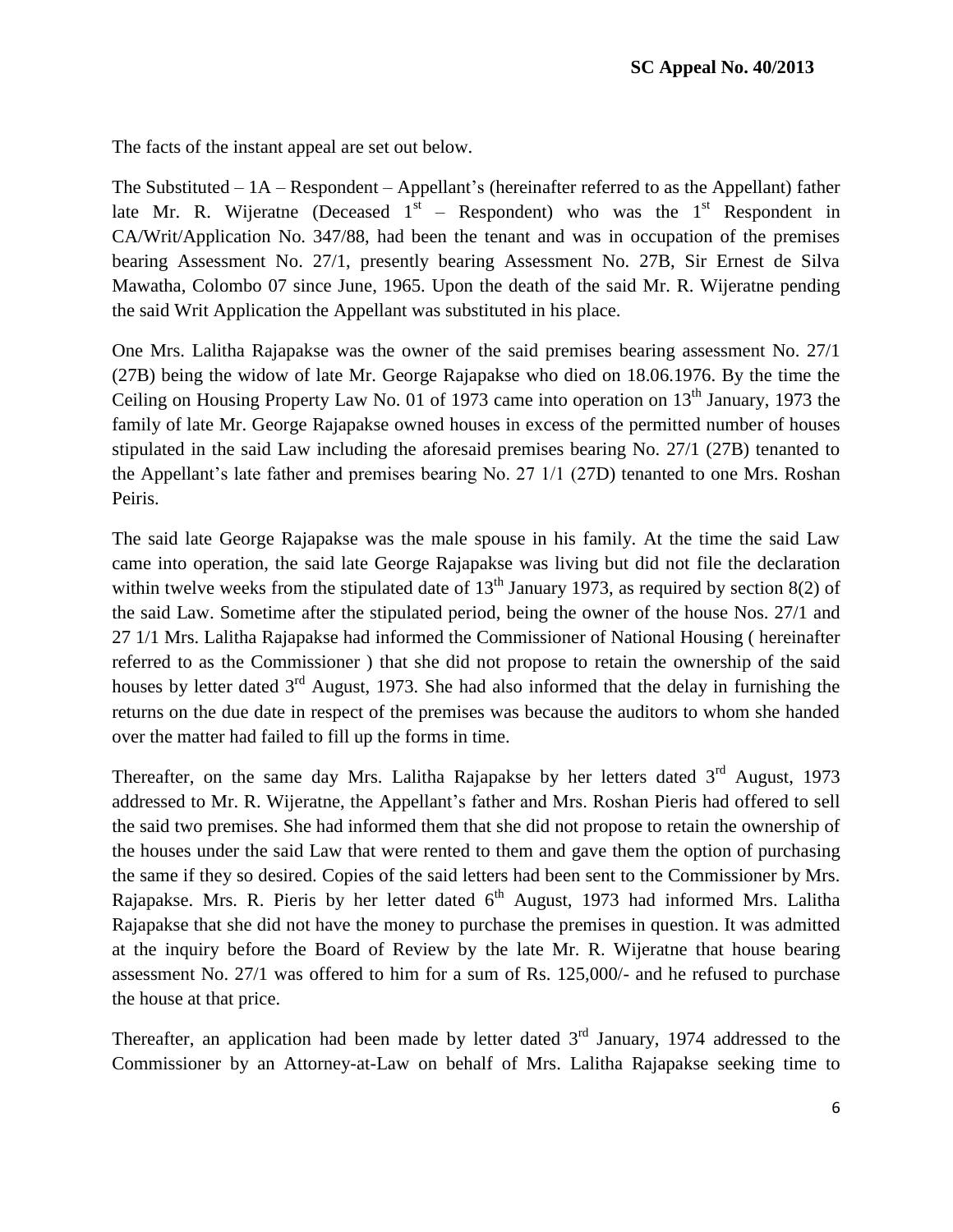dispose of the house. The letter stated that it was impossible for Mrs. Lalitha Rajapakse to dispose of the premises within the stipulated time due to the fact that considerable delay had been caused in the preparation and obtaining of the condominium plan in respect of the premises. The Commissioner by letter dated  $12<sup>th</sup>$  January, 1974 allowed the said application and granted time till  $13<sup>th</sup>$  July, 1974 under Section 11 of the said Law and deferred the vesting of the said premises for a period of 6 months. The said decision was published along with other similar decisions in the gazette bearing No.  $94/5$  dated  $17<sup>th</sup>$  January, 1974. In the said gazette the Commissioner stated that " being satisfied that the failure to dispose of such was due to the reasons beyond the control of owners, do hereby defer vesting the said houses in the Commissioner until 13.07.1974. "

Thereafter, during the said extended time given to Mrs. Rajapakse to dispose of the house, the Commissioner by a letter dated 8<sup>th</sup> May, 1974 addressed to Mrs. Lalitha Rajapakse with copies to the tenants had informed that according to her declaration dated  $3<sup>rd</sup>$  August, 1973 the surplus houses of which the ownership was not proposed to be retained by her are vested in the Commissioner with effect from  $13<sup>th</sup>$  January, 1974 under sections 11 and 16 of the Law and that the tenants have been advised accordingly. However, neither the Commissioner nor any of the parties to this appeal have acted based on this letter.

Once again, the Commissioner by his letter dated  $5<sup>th</sup>$  July, 1974 addressed to Mrs. Lalitha Rajapakse referred to his previous letter dated  $12<sup>th</sup>$  January, 1974 and the gazette published on  $17<sup>th</sup>$  January, 1974 granting time to dispose of the houses had informed that if the failure to dispose of the condominium property owned by her within the prescribed time period was due to reasons beyond her control, to provide details regarding the same in order to consider for a further extension. Responding to the said letter of the Commissioner, a second request for extension of one year was made by letter dated  $9<sup>th</sup>$  July, 1974 stating that Mrs. Rajapakse was unable to dispose of the premises due to the continuing delay to register the condominium plan for various causes including the fact that the said premises had been mortgaged to the Commissioner. It further stated that the application for registration of the condominium plan of the above premises was forwarded to the Land Registry Colombo on 4.4.1974 but was held up due to the existence of the said encumbrance. Therefore, Mrs. Rajapakse requested for a further extension of one year from  $13<sup>th</sup>$  July, 1974 to enable her to enter into the necessary agreements and obtain the consent of the Commissioner for the registration of the said condominium property and thereafter dispose of the same. Later, the gazette notification bearing No. 119/10 dated  $12<sup>th</sup>$  July, 1974 was published. The said gazette referred to the premises under reference and several other houses belonging to other owners of excess houses. It stated that the Commissioner being satisfied that the failure to dispose of the houses in excess of the permitted number specified under the Ceiling on Housing Property Law was due to the reasons beyond the control of the owner hereby defer vesting the said houses in the Commissioner until 13.01.1975.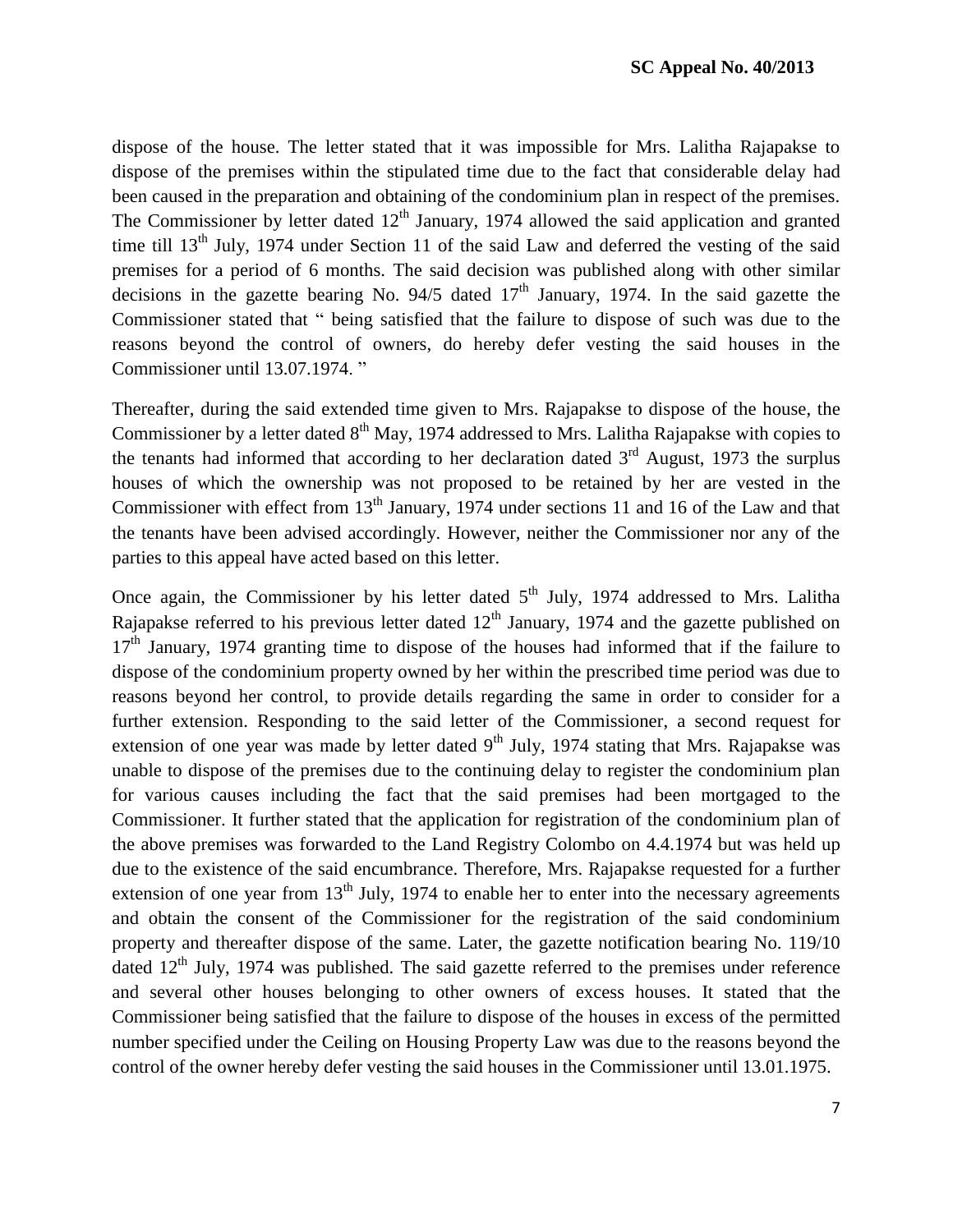At the request of Mrs. Rajapakse (as the mortgagee) the Commissioner on 1<sup>st</sup> October, 1974 had written to the Registrar of Lands Colombo and granted consent to Mrs. Lalitha Rajapakse"s application for registration of the condominium plan already lodged with the Land Registry Colombo. Mrs. Lalitha Rajapakse by her letter dated  $8<sup>th</sup>$  November, 1974 addressed to the Commissioner has informed that since the premises in question (bearing assessment Nos. 27/1 and 27 1/1 respectively) come under the condominium law and as there was insufficient time for owners of condominium property to register them.

Later, Mrs. Lalitha Rajapakse by virtue of Deed bearing No. 491 dated 11.01.1975 attested by A.R. Mathew, Notary Public, Colombo had sold the said premises bearing assessment No. 27/1  $(27B)$  to the Petitioner – Respondent in this appeal (hereinafter referred to as the  $1<sup>st</sup>$  Respondent) and also the premises bearing No. 27 1/1 tenanted to one Mrs. Roshan Peiris had been sold to one N.H.S. Gunaratne. Accordingly, Mrs. Rajapakse had disposed of the houses within the extended time given to her by the Commissioner.

Thereafter, Mr. R. Wijeratne had made representations to the Minister of Local Government, Housing and Construction regarding the House No. 27/1 in August, 1980. Consequently, the Secretary to the Ministry of Local Government, Housing and Construction had sent the letter dated 25.08.1980 to Mr. R. Wijeratne requesting him to be present at the secretariat office on 07.09.1980 for a discussion. At the said meeting Mr. Wijeratne had informed the Commissioner his willingness to purchase the house No. 27/1 under the said Law.

Further, Mrs. Roshan Peiris also by her letter dated 24.06.1982 addressed to the Commissioner has indicated her willingness to buy the flat bearing No. 27 1/1 at a price determined by the Commissioner.

The Commissioner commenced an inquiry on the  $11<sup>th</sup>$  September, 1982 in respect of the said applications made by late Mr. R. Wijeratne and Mrs. Roshan Peiris to purchase the houses under the said Law. As stated above by that time Mrs. Rajapakse had sold the said premises bearing assessment No. 27/1 to the  $1<sup>st</sup>$  Respondent in this appeal and premises bearing assessment No. 27 1/1 tenanted by Mrs. Roshan Peiris had been sold to one N.H.S. Gunaratne.

The Appellant"s father had based his case before the Commissioner on the basis that the sale of the two houses under reference were fraudulent transactions carried out to circumvent the applicability of Ceiling on Housing Property Law to excess houses, and the said houses were vested in the Commissioner by operation of law because there is no disposal under section 10 of the said Law.

At the inquiry the Counsel for Mrs. Rajapakse had requested the Commissioner to notice the new buyers of the houses to enable them to participate at the inquiry. However, the Commissioner made order on  $16<sup>th</sup>$  September, 1982 vesting the houses under reference without giving a hearing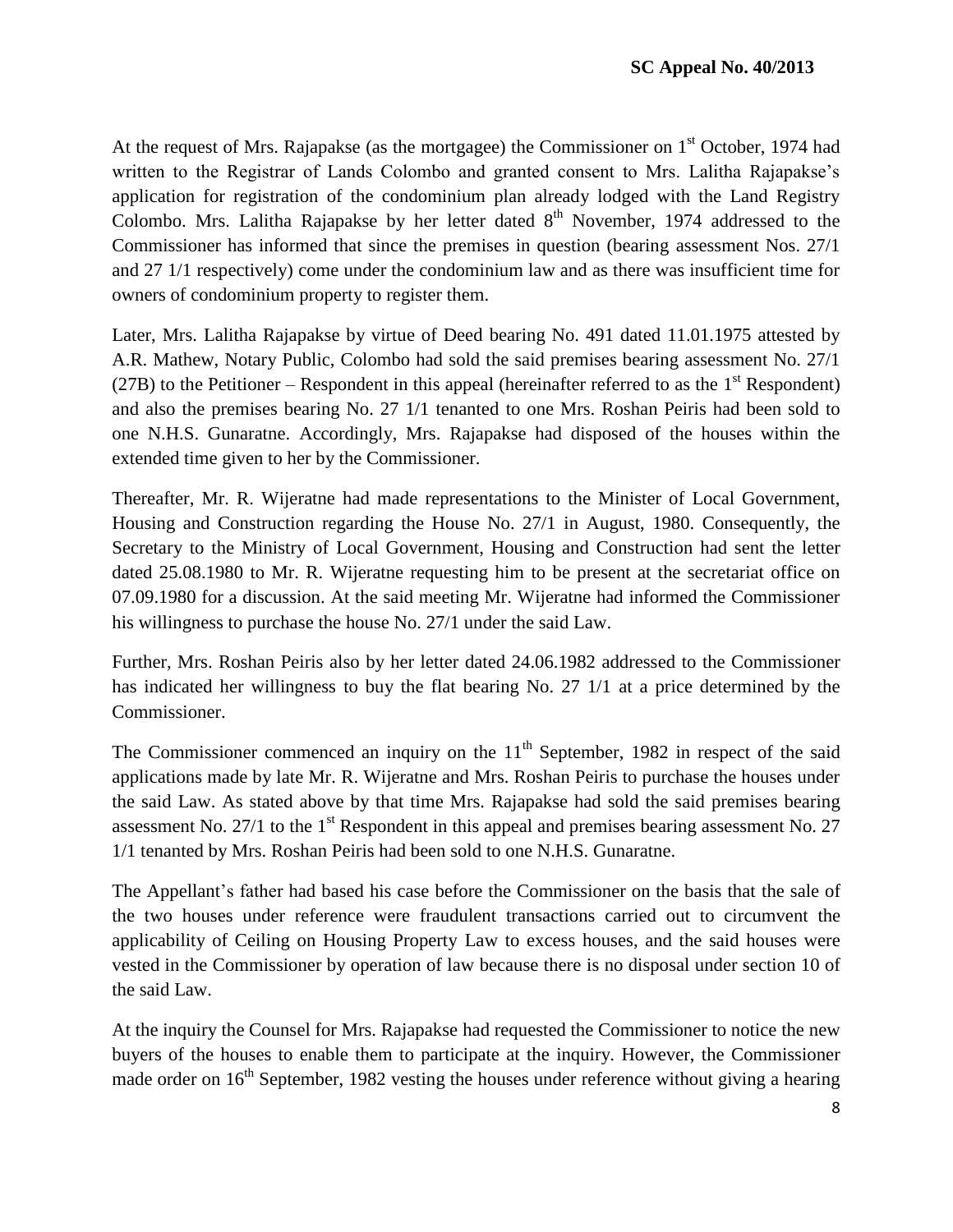to the new buyers, namely the  $1<sup>st</sup>$  Respondent in this appeal and Mr. N.H.S. Gunaratne, the purchaser of the house bearing assessment No. 27 1/1. The said order of the Commissioner made under section 8 ( 6 ) of the Law was published in the Gazette bearing No. 212 dated 24.09.1982.

Section 8 of the principal enactment was amended by Ceiling on Housing Property (Amendment) Law No. 18 of 1976. It inserted section 8 ( 6 ) to the said Law.

Section 8 (6) states as follows;

" Where the ownership of any surplus house has been transferred by way of sale, gift, lease or other alienation, without the owner thereof having intimated in writing to the tenant thereof, as required by subsection  $(1)$  or subsection  $(2)$  that he ownership of such house is not proposed to be retained by him, and such tenant makes an application to the Commissioner to purchase such house the Commissioner may, with the approval in writing of the Minister, by Order published in the Gazette vest such house in the Commissioner with effect from such date as may be specified in such Order. " [emphasis added]

Being aggrieved by the said purported vesting order appeals were preferred to the Board of Review by Mrs. Lalitha Rajapakse, the 1<sup>st</sup> Respondent and said Mr. N.H.S. Gunaratne.

The  $1<sup>st</sup>$  Respondent's appeal was assigned the number 1283. The said appeal together with appeal bearing No. 1282 lodged by the said Lalitha Rajapakse and appeal bearing No. 1284 lodged by N.H.S. Gunaratne the other purchaser who was placed in similar circumstances were consolidated and taken up for hearing. On  $30<sup>th</sup>$  January, 1988 three orders were delivered by the Board of Review. The 2<sup>nd</sup> and 4<sup>th</sup> Respondents delivered one order dismissing all three appeals. The  $5<sup>th</sup>$  and  $6<sup>th</sup>$  Respondents by their order allowed the 1<sup>st</sup> Respondent's appeal. The 3<sup>rd</sup> Respondent in his order, inter-alia, dismissed the  $1<sup>st</sup>$  Respondent's appeal and affirmed the vesting of the premises.

The  $1<sup>st</sup>$  Respondent being aggrieved by the said order of the Board of Review filed the CA/Writ/Application bearing No. 347/88 seeking for an order in the nature of a Writ of Certiorari quashing the order of the Commissioner dated 16.09.1982 contained in the Government Gazette dated 24.09.1982 and the order dated 30.01.1988 of the Ceiling on Housing Property Board of Review.

The Court of Appeal delivered its judgment allowing the application of the Respondent and quashed the order of the Commissioner dated 16.09.1982 and the order dated 30.01.1988 of the Ceiling on Housing Property Board of Review.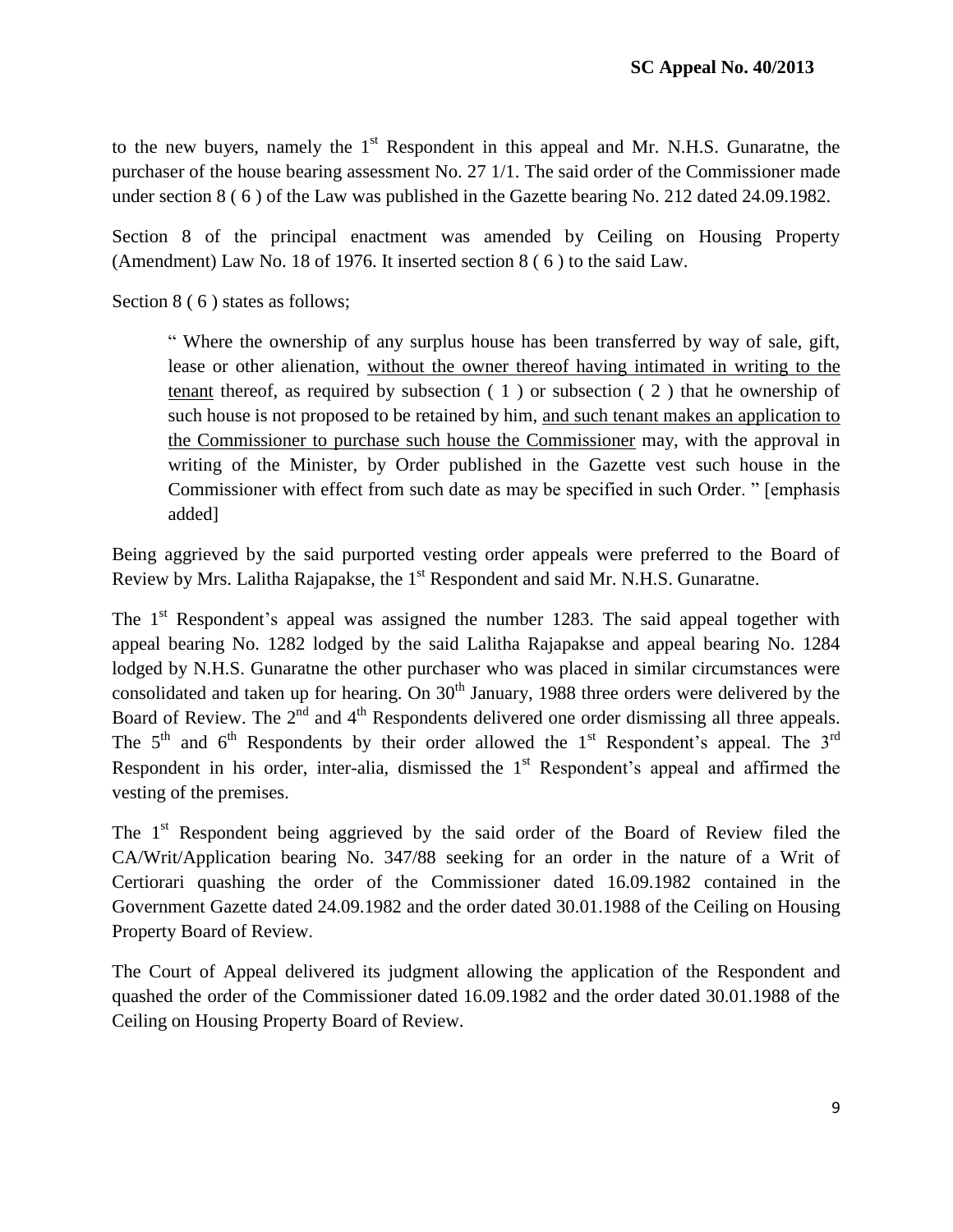Being aggrieved by the said judgment the Appellant preferred this appeal and special leave to appeal was granted on the following questions of law;

- **(i) Are the transferees necessary for the determination of the legality of any transaction done in order to evade the liability under the Ceiling on Housing Property Law?**
- **(ii) If so, has His Lordship of the Court of Appeal erred in law in holding that the orders made by the Ceiling on Housing Property Board of Review has been made breaching the rules of Natural Justice?**
- **(iii) Whether the Commissioner of National Housing has acted illegally in giving further time after the lapse of the time period specified in the statute to make the declaration of excess houses?**

At the hearing the learned President"s Counsel for the Appellant submitted that the said late Mr. George Rajapakse was the male spouse in his family within the meaning of Section 8(2) of the Ceiling on Housing Property Law No. 01 of 1973. When the said Law came into operation, the said late Mr. George Rajapakse was living but however failed to comply with the mandatory provisions of Section 8(2) of the said Law by failing to send the declaration specified therein within the stipulated time and therefore the houses owned by the members of the family of the said late Mr. George Rajapakse including the aforesaid houses bearing Nos. 27/1 and 27 1/1 were vested in the Commissioner of National Housing by operation of Law.

He further submitted that though a declaration was made by Mrs. Lalitha Rajapakse, she did not make the said declaration within the time period stipulated in Section 8(2) of the said Law and in any event Mrs. Lalitha Rajapakse deliberately failed to give a reasonable cause as to why the declaration was not submitted within the stipulated time period.

He submitted that it is an admitted fact that Mrs. Lalitha Rajapakse whilst informing the late father of the Appellant that she did not propose to retain the ownership of the premises under reference, long after the time period permitted to send the declaration under the Law, sent a purported declaration to the Commissioner. Further, Mrs. Lalitha Rajapakse is not entitled in Law to have made this declaration after the period set down by the Law. Section 8 must be read as a whole and is a mandatory provision which deals with the relationship between the owner of the house and the Commissioner. There is an obligation on the part of any owner of a house which falls within section 8(2) to adhere strictly to the time limits given in the said section and there is a corresponding obligation on the part of the Commissioner to impose the time limits given in the said section as at the time Mrs. Rajapakse had to make the said declaration.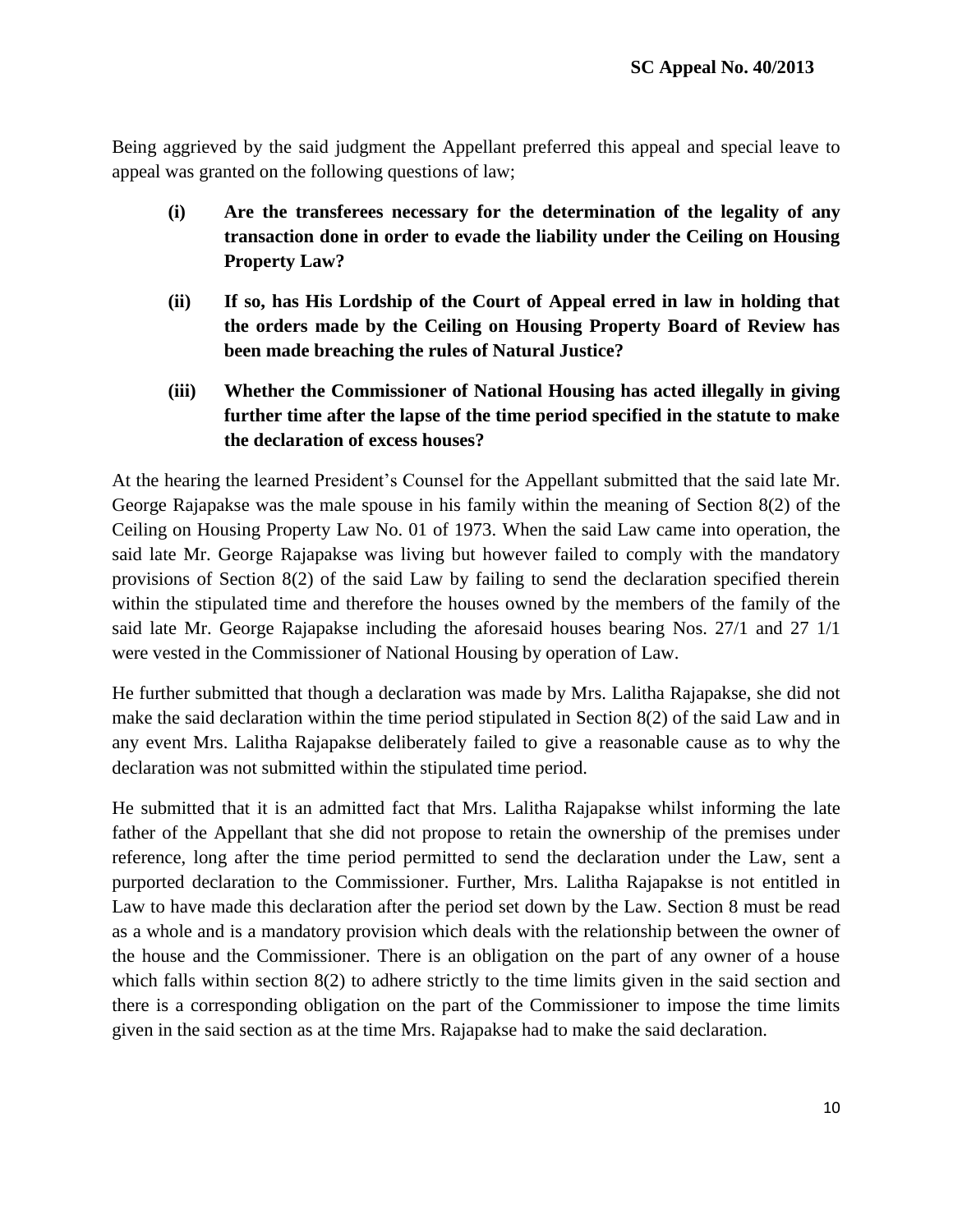It was also submitted that the Commissioner had accepted the said declaration in spite of the long delay though there is no provision in law for him to do so. Further, he did not have jurisdiction to accept the declaration in the absence of a reasonable cause contemplated by Section 8(4) of the Law. Also Mrs. Lalitha Rajapakse had failed to give notice to the Commissioner in respect of the purported sales in terms of Section 10 of the Ceiling on Housing Property Law. Later, on her request, the Commissioner had by notification published in Government Gazette No. 94/15 dated  $17<sup>th</sup>$  January 1974 deferred the vesting of the said premises till  $13<sup>th</sup>$  July, 1974.

However, on the 13<sup>th</sup> January 1974, the excess houses owned by the said Mrs. Lalitha Rajapakse were vested in the Commissioner as she had failed to dispose of the same within the stipulated time period specified in Section 11 ( 1 ) of the said Law.

Further, the Ceiling on Housing Property Board of Review not only had given a hearing to all the parties concerned, but allowed the parties to submit and produce documents came as fresh evidence without even considering the strict limitations of the law in relation to the same.

He also submitted that after the said Law came into operation, in or about 1973 the Petitioner's father was offered, the said premises by Mrs. Lalitha Rajapakse for a sum of Rs. 125,000/- which was way above the value of the said premises at that time and therefore the said offer was not accepted by the Appellant"s father.

The Appellant also submitted that the principles of Natural Justice have not been breached. Section 8 of the Law is not dealing with the position of tenants as such. It is found in the early part of the enactment and is more concerned with the relationship imposed by law between house owners and the Commissioner. Therefore, he submitted that the Commissioner is under legal duty only to hear the person who made a declaration in terms of Section 8 ( 2 ) and that is Mrs. Lalitha Rajapakse. The Commissioner at the inquiry stage ruled that the transferees will be summoned in course of the inquiry, in case the Commissioner feels it necessary. However, the  $1<sup>st</sup>$ Respondent who is the transferee is not entitled in law to be heard before the Commissioner as he is not the declarant under Section 8 ( 2 ) of the Law.

Moreover, in terms of Section 39 of the Law any person aggrieved by any decision or determination of the Commissioner can appeal to the Ceiling on Housing Board of Review. The Respondent had thus appealed to the Board of Review and it had given him a full hearing. Therefore, there is no violation of the principles of natural justice.

The learned President's Counsel for the  $1<sup>st</sup>$  Respondent submitted that the order of the Commissioner is in flagrant violation of the rules of Natural Justice because the Commissioner failed to notify the  $1<sup>st</sup>$  Respondent of the inquiry or give any hearing whatsoever to the said Respondent who was then the owner of the house before he made the impugned order. He further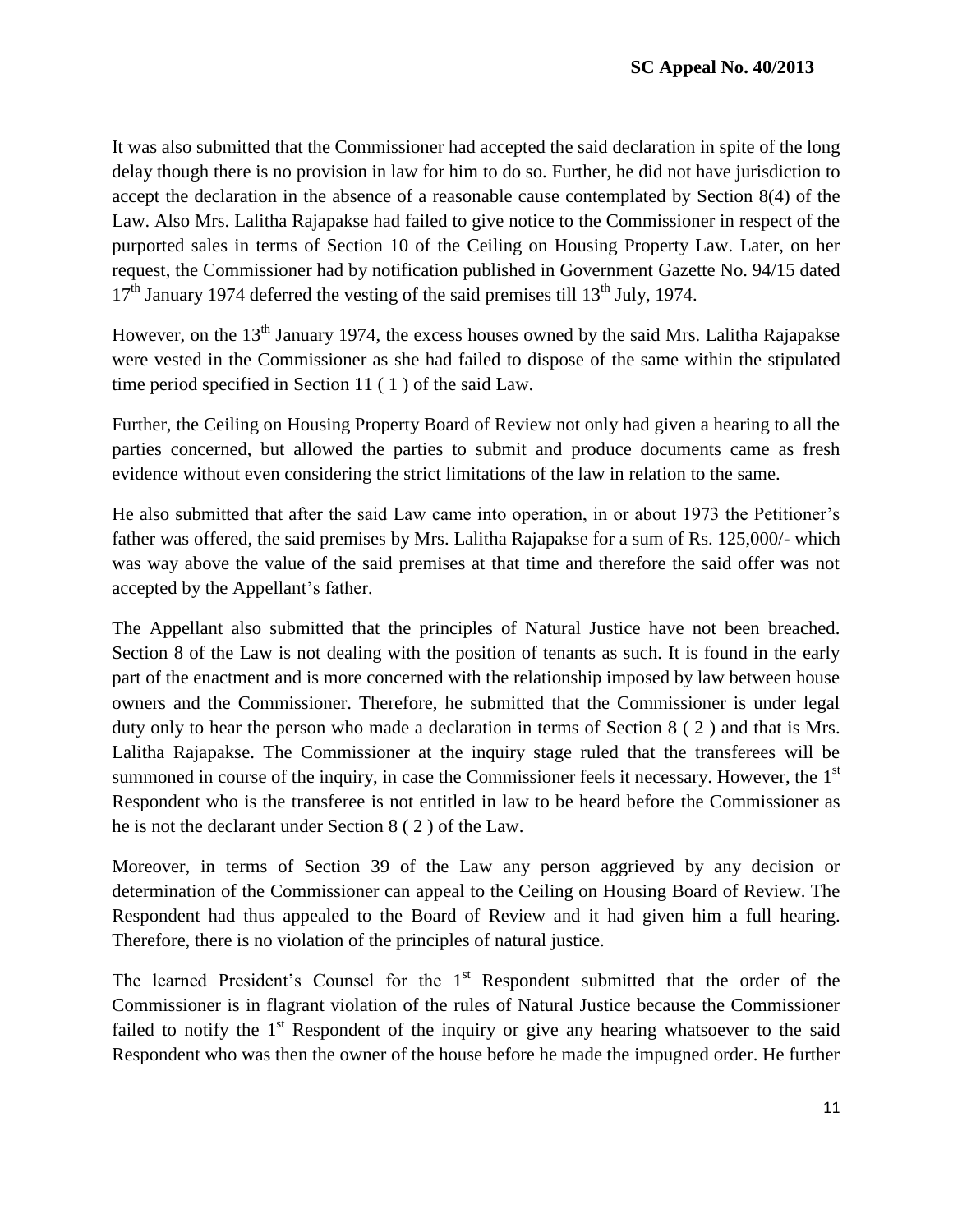submitted that as the owner of the house the said Respondent had every right to be heard before any decision depriving him of the ownership of the house was taken.

Secondly, he submitted that giving a hearing to the  $1<sup>st</sup>$  Respondent would not have made a difference is devoid of merit. If principles of Natural Justice have been violated in respect of any decision it is, indeed, immaterial whether the same decision would have been arrived at even if a party had been heard.

Thirdly, it was submitted that in any event the Commissioner had given an undertaking to give a hearing to the 1<sup>st</sup> Respondent and his failure to do so is fatal to his decision.

The following question of law will be considered in the first instance.

# **" Whether the Commissioner of National Housing has acted illegally in giving further time after the lapse of the time period specified in the statute to make the declaration of excess houses. "**

Ceiling on Housing Property Law No. 1 of 1973 came into operation on the  $13<sup>th</sup>$  of January, 1973. The long title of the said law states " A law to regulate the ownership, size and cost of construction of houses and to provide for matters incidental thereto or connected therewith ". An analysis of the said Law shows that the sections therein are intrinsically interwoven to each other. In fact the Law was enacted for a specific purpose and it has provided the necessary framework to achieve the said object. Hence, the sections in the Law shall not be read in isolation and given interpretations.

### **Is it mandatory for the male spouse to submit the declaration ?**

Section 8 ( 2 ) of the Law requires the male spouse of a family who is subject to the Law to make a declaration to the Commissioner indicating the excess houses within twelve weeks from the date of the Law coming in to operation. However, where such male spouse is not living or is not capable in law to do so, the female spouse shall send the Commissioner a declaration.

Further, in terms of Section 8 ( 3 ) if the person sending the declaration is not the owner of any house the ownership of which is not proposed to be retained, the declaration shall be accompanied by a statement of consent from the owner of such house. Where such owner does not give such consent, the Commissioner shall, after due inquiry, determine the houses the ownership of which shall be retained by the members of the family.

Section 8 (4) states thus; "Any person who has, without reasonable cause, failed to send the declaration within the period referred to in subsection ( 1 ) or subsection ( 2 ), as the case may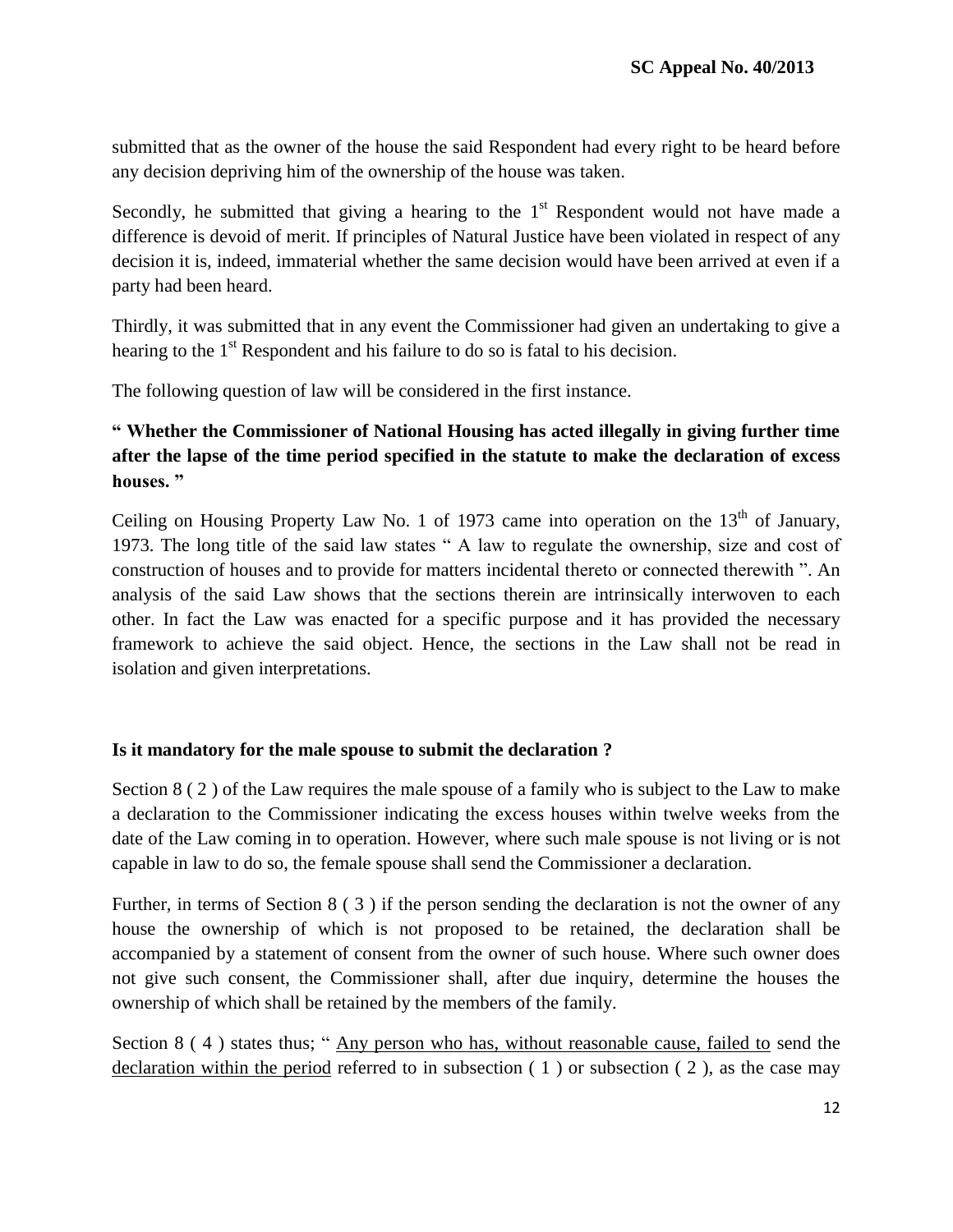be, or has made any incorrect declaration in regard to the number of houses owned by him or by his family, as the case may be, shall be guilty of an offence under this Law, and any such house owned by such person or by any member of the family of such person as may be specified by the Commissioner by Notification published in the Gazette shall vest in the Commissioner with effect from such date as may be specified therein. " [emphasis added].

If a male spouse fails to comply with section  $8(2)$  of the Law, section  $8(4)$  has made provision to vest the surplus houses in the Commissioner owned by the other members of the family. Therefore, in such a situation a necessity will arise to make a declaration to the Commissioner indicating the surplus houses by the other members of such family if they do not wish the Commissioner to act under section 8 ( 4 ) and vest the houses owned by them.

Thus, I am of the opinion that if the male spouse does not comply with the mandatory requirement of sending the declaration the doctrine of necessity permits other members of such family to submit a declaration to the Commissioner specifying the surplus houses and the houses the ownership of which they wish to retain. The need to give such a notice may arise after the stipulated time of the said twelve weeks. Therefore, Mrs. Rajapakse is lawfully entitled in law to forward her declaration with regard to the houses owned by her.

#### **The time frame given to declare the excess houses**

As stated above, section 8 ( 2 ) of the Law requires the male spouse of a family to disclose excess houses within four weeks from the law coming into operation. However, by section 11 ( 1 ) of the said law the Commissioner is given the power to grant an extended time to owners of excess houses, if he is satisfied that the failure to dispose of the house was due to circumstances beyond the control of the owner and defer the vesting of the house for a further period not exceeding twelve months. Conferring a discretion on the Commissioner to decide on the time frame to furnish the declaration shows though it is mandatory to make the declaration under section 8 of the Law, the said declaration can be made within a time frame granted by the Commissioner in terms of section 11 of the Law. In any event, if the male spouse does not comply with the section 8 ( 2 ) of the Law, the Commissioner should take steps under section 8 ( 4 ) of the said Law to vest the houses of the other members of the family in him. This, shows that the failure to comply with section 8 ( 2 ) of the Law by the male spouse would not result in automatic vesting of the houses owned by the other members of the family in the Commissioner.

In fact, this position is very clear from the fact that the Commissioner has accepted the requests made by Mrs. Rajapakse, the owner to have an extended time to dispose of the house under reference, published the necessary gazette notifications twice under section 11 of the Law. Further, the said gazette notifications stated " being satisfied that the failure to dispose of such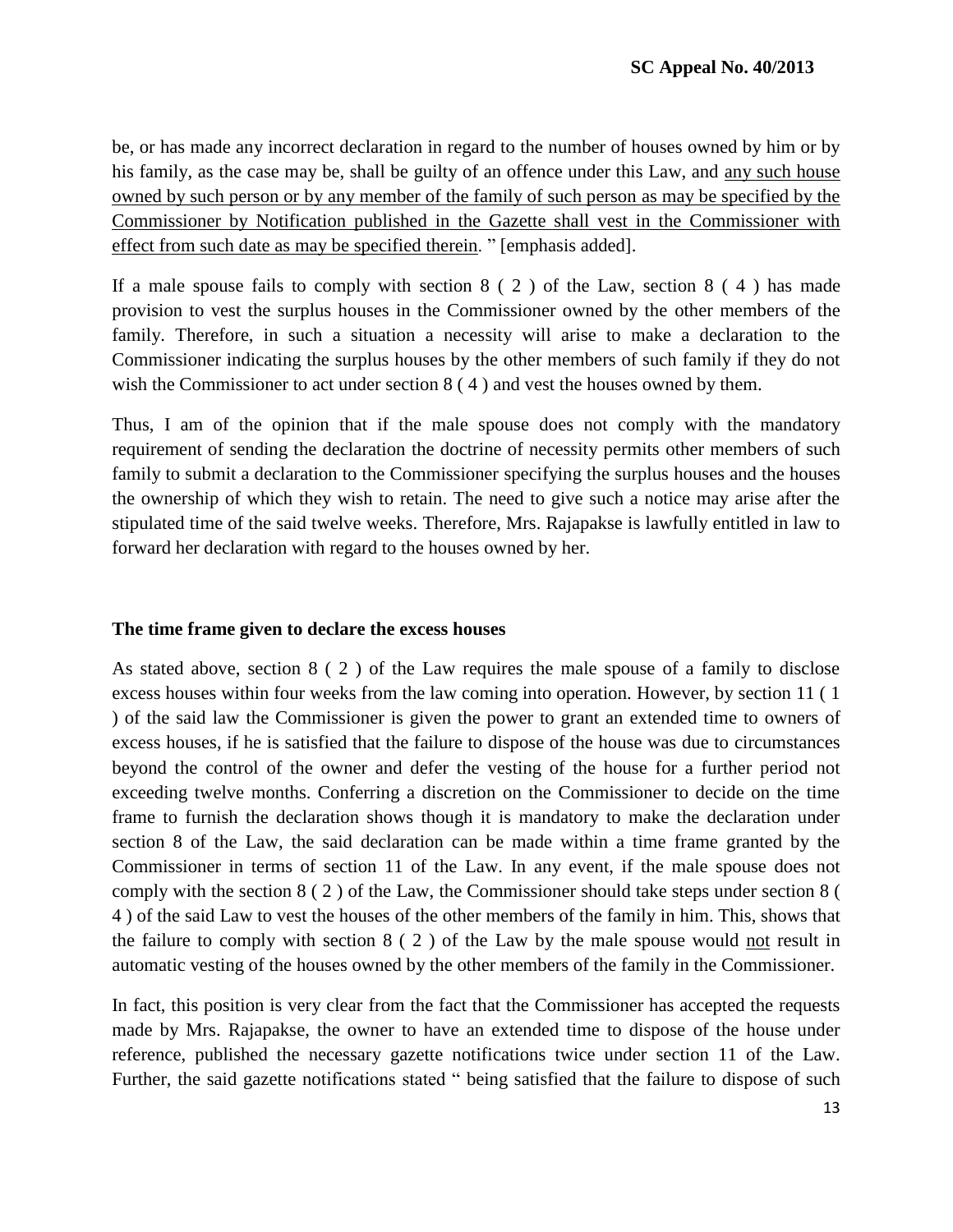was due to the reasons beyond the control of owners, do hereby defer vesting the said houses in the Commissioner ". Moreover, as stated above the Commissioner had facilitated Mrs. Rajapakse to redeem the mortgages of the houses by sending a letter to the Registrar of Lands in order to effect the disposal of the houses under the Law.

#### **Commissioner's power to grant time to dispose excess houses**

Section 10 of the said Law has permitted the owners of the surplus houses to dispose such houses within a period of twelve months from the Law coming in to operation unless the tenant of such house or any person who may under section 36 of the Rent Act succeed to the tenancy of such house, has made an application with simultaneous notice to the owner for the purchase of such house.

Admittedly, the two tenants did not make an application to the Commissioner within four months from the date of commencement of the Law in terms of section 9 of the Law. Therefore, the Commissioner had not taken steps to vest the houses in him under section 17 of the Law.

As stated above an application had been made by letter dated  $3<sup>rd</sup>$  January, 1974 to the Commissioner seeking time to dispose of the house. The Commissioner by letter dated  $12<sup>th</sup>$ January, 1974 allowed the said application under Section 11 of the said Law and deferred the vesting of the said premises for a period of 6 months. Later, the said decision was published along with other similar decisions in the gazette dated  $17<sup>th</sup>$  January, 1974. In the said gazette the Commissioner had stated that " being satisfied that the failure to dispose of such was due to the reasons beyond the control of owners, do hereby defer vesting the said houses in the Commissioner until 13.07.1974. "

It is pertinent to note that the said application for an extension of time to dispose of the houses had been made within the stipulated period of one year in section 11 of the Law. i.e. before the 13<sup>th</sup> of January, 1974. Further, no steps were taken to challenge the decisions of the Commissioner to grant time to dispose the surplus houses under reference. Therefore, I hold that the Commissioner had not acted illegally in giving time to dispose of the houses under reference.

However, whilst the first extended time given to Mrs. Rajapakse to dispose of the house was in operation the Commissioner by his letter dated  $8<sup>th</sup>$  May, 1974 addressed to Mrs. Lalitha Rajapakse with copies to the tenants had informed that the houses under reference are vested in the Commissioner with effect from  $13<sup>th</sup>$  January, 1974 under sections 11 and 16 of the Law and that the tenants have been advised accordingly. However, none of the parties have acted based on that letter.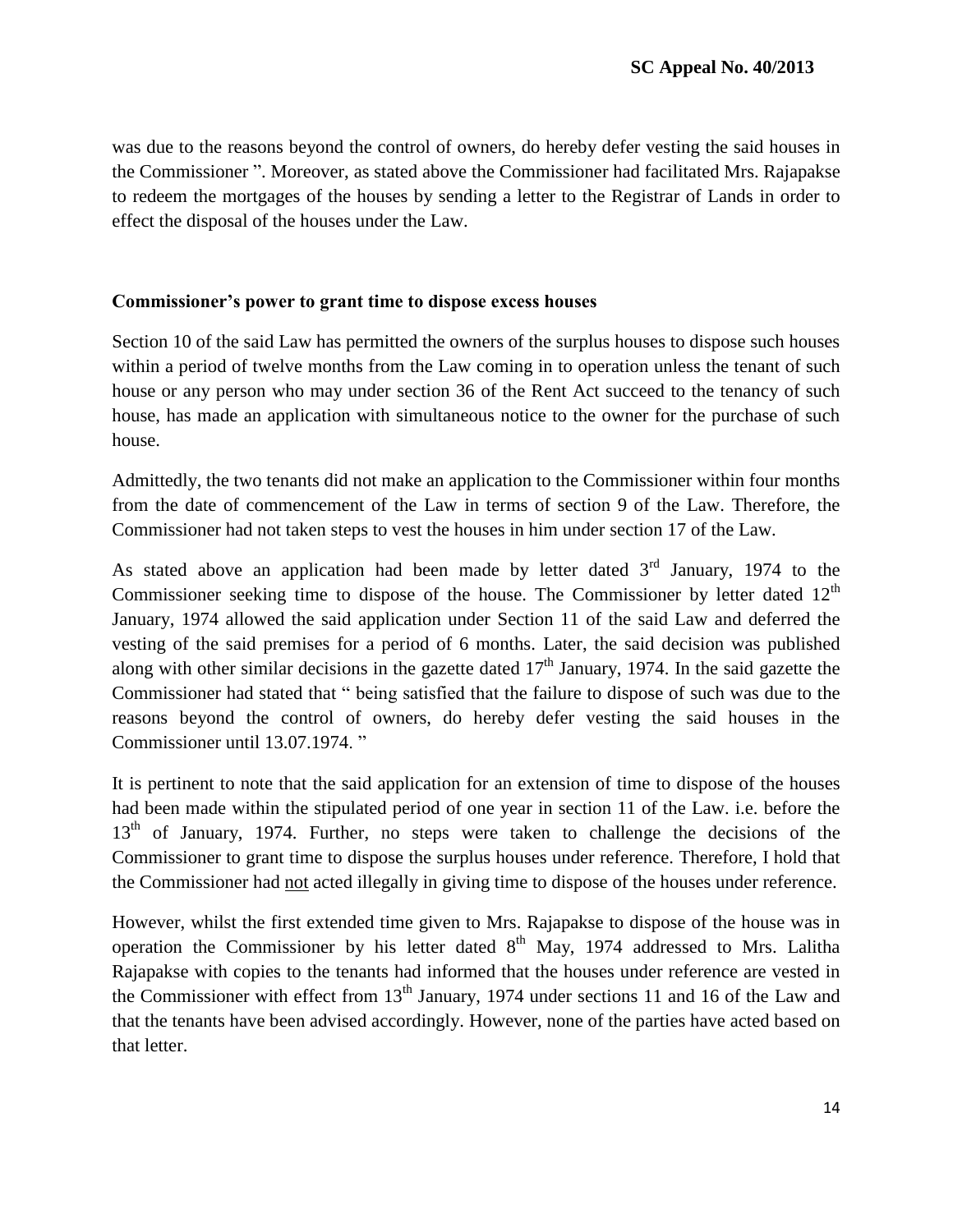I am of the opinion that it is not possible in law to take such a decision and dispatch such a letter which is contrary to the previous decision of the Commissioner, particularly when the said order of giving extended time was in operation. Further, the Commissioner cannot rescind or cancel a decision already taken, which affects the rights of the parties without giving them a hearing as it affects their statutory rights.

Section 10 of the Ceiling on Housing Property Law No. 1 of 1973 states as follows;

" Where, on the date of commencement of this Law, any person owns any house in excess of the number of houses, such person may, within a period of twelve months from such date, dispose of such house with notice to the Commissioner, unless the tenant of such house or any person who may under section 36 of the Rent Act, No. 7 of 1972, succeed to the tenancy of such house, has made application with simultaneous notice to the owner for the purchase of such house. "

The said section 10 was subsequently amended by the Ceiling on Housing Property (Amendment) Law No. 34 of 1974. The said amendment states;

" Section 10 of the principal enactment is hereby amended by the substitution, for the words "within a period of twelve months from such date," of the words "if such person is an individual, within a period of twelve months from such date, and if such person is a body of persons, within a period of six months of the date on which the determination under this Law by the Commissioner or as the case may be, by the Board of Review, of the maximum number of houses that may be owned by such body was communicated to such body, or where such body applies for, and is granted an extension of time by the Commissioner, within six months from November 1, 1974. "

Section 11 (1) of the Ceiling on Housing Property Law No. 1 of 1973 provided inter-alia as follows;

" (1) Any house owned by any person in excess of the permitted number of houses which has not been disposed of within a period of twelve months of the date of commencement of this Law shall on the termination of such period vest in the Commissioner:

Provided however, that where the Commissioner, on application made to him by the owner of the house, is satisfied that the failure to dispose of the house was due to circumstances beyond the control of the owner, the Commissioner may, by Notification published in the Gazette, defer the vesting of the house for a further period not exceeding twelve months."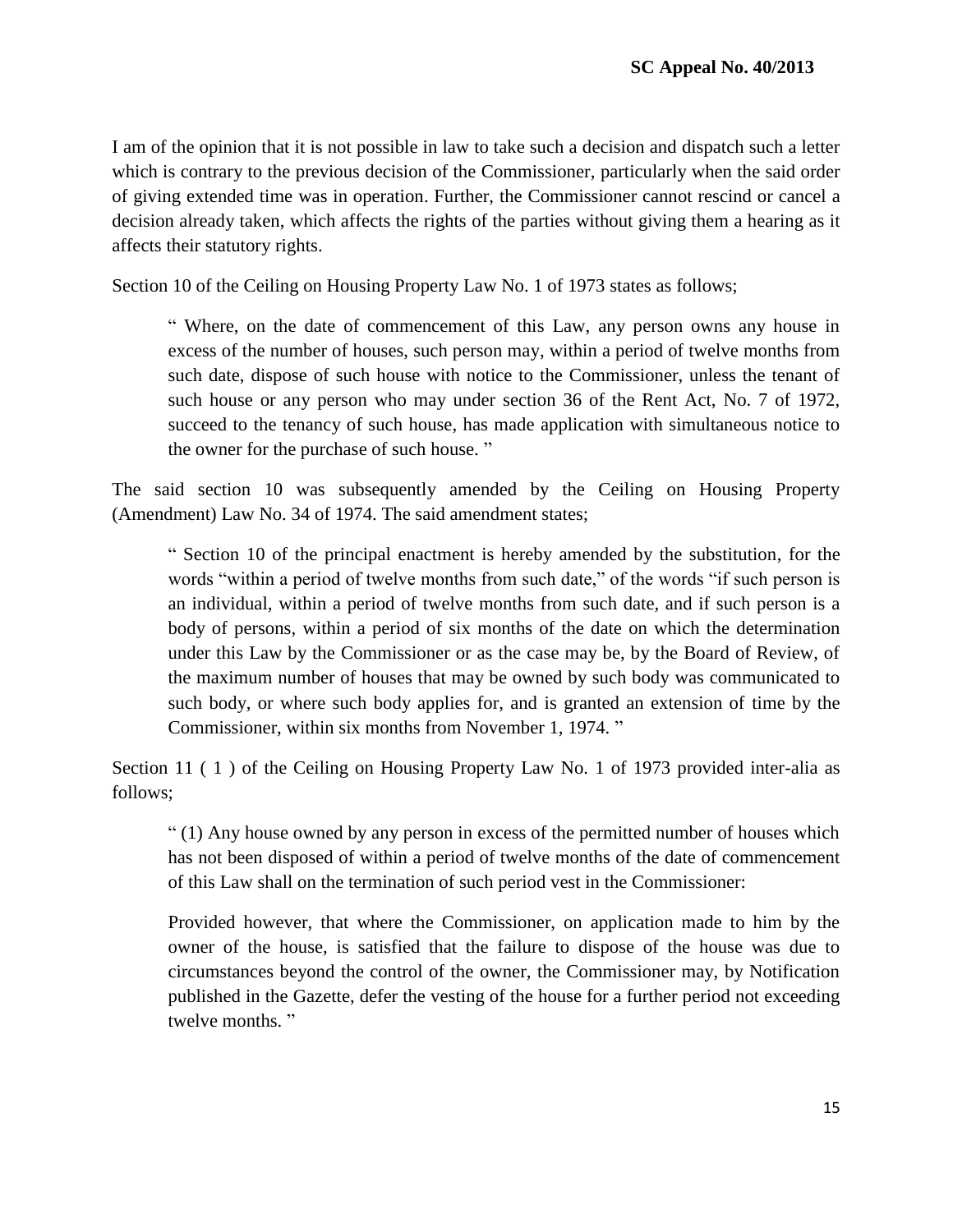The said section was subsequently amended by the Ceiling on Housing Property (Amendment) Law No. 34 of 1974. The said amendment states;

" (1) In subsection (1) of that section, by the substitution, for the words "a period of twelve months from the date of commencement of this Law", of the words "the period within which such person may dispose of such house in accordance with the provisions of section 10."

Section 20 of the Ceiling on Housing Property (Amendment) Law No. 34 of 1974 states as follows;

" The provisions of this Law other than the provisions of section 3, 12, 16, 17 and 18 thereof shall be deemed for all purposes to have come into force and effect on the date of commencement of the principal enactment. "

Section 6 (3) of the Interpretation Ordinance No. 21 of 1901 provides as follows;

" Whenever any written law repeals either in whole or part a former written law, such repeal shall not, in the absence of any express provision to that effect, affect or be deemed to have affected –

- (a) the past operation of or anything duly done or suffered under the repealed written law;
- (b) any offence committed, any right, liberty, or penalty acquired or incurred under the repealed written law;
- (c) any action, proceeding, or thing pending or incompleted when the repealing written law comes into operation, but every such action, proceeding, or thing may be carried on and completed as if there had been no such repeal. "

As stated above the Commissioner granted an extension of time to dispose of the house under reference until 13<sup>th</sup> July, 1974 under section 11 (1) of the said Law. Thereafter, once again the second extension was granted to dispose of the said house until  $13<sup>th</sup>$  January, 1975. The decisions of the Commissioner granting the said extensions of time were published in Gazettes bearing No. 94/5 of  $17<sup>th</sup>$  January, 1974 and bearing No. 119/10 of  $12<sup>th</sup>$  July, 1974. The said amendments to sections 10 and 11 made by Amendment Law No. 34 of 1974 was certified by the Speaker on the 8<sup>th</sup> October, 1974.

Further, Mrs. Rajapakse has acquired a right to dispose of the property in terms of the extensions given to her by the Commissioner under section 11 of the Law and the said right will continue notwithstanding the amendment made to the said Law by (Amendment) Law No. 34 of 1974, in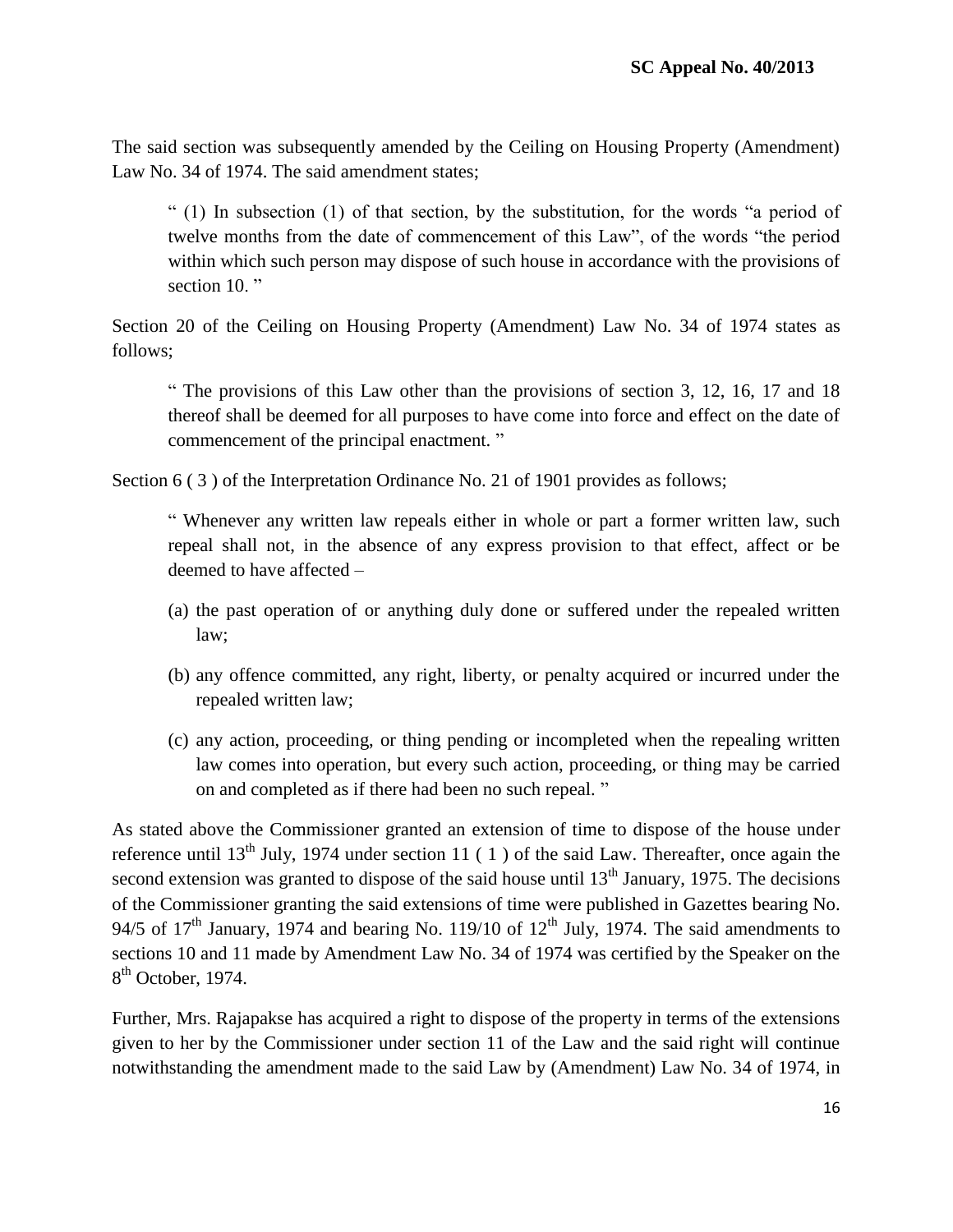terms of section 6 ( 3 ) of the Interpretation Ordinance No. 21 of 1901 as the said Amendment Law did not have any express provision to repeal any right existing when the repealing law came into operation. Thus, I"m of the opinion that the said amendments made to section 10 and 11 of the Law have no application to the extensions given to dispose of the said house as the decision to grant the first and second extension of time had been taken prior to effecting the said amendments to sections 10 and 11 of the said Law. Therefore, I hold that the decision contained in the said letter dated  $8<sup>th</sup>$  May, 1974 is a nullity and has no force or effect in law.

Now I will consider the following question of law that needs to be determined in this appeal;

### **" Are the transferees necessary for the determination of the legality of any transaction done in order to evade the liability under the Ceiling on Housing Property Law ? "**

The Appellant"s father has presented his case before the Commissioner on the basis that the sale of the two houses under reference are fraudulent transactions carried out to circumvent the applicability of Ceiling on Housing Property Law to excess houses and the houses were vested in the Commissioner by operation of law because there is no disposal under section 10 of the said Law.

As stated above Mrs. Rajapakse had sold the said premises bearing assessment No. 27/1 to the  $1<sup>st</sup>$ Respondent and also the premises bearing assessment No. 27 1/1 tenanted by Mrs. Roshan Peiris had been sold to one N.H.S. Gunaratne.

Whilst the Appellant submitted that it is not necessary to hear the new owners of the houses before making a vesting order under section 17 of the said Law, the said Respondent submitted that the owners should have been given a hearing by the Commissioner before vesting the house they purchased from Mrs. Rajapakse as it affected his property rights and they were necessary parties to the inquiry before the Commissioner. Both parties made this submission based on the principle of natural Justice. Hence, it is necessary to consider the applicability of the said principle to the inquiry held by the Commissioner.

### **Principles of Natural Justice**

As stated above at the inquiry the Counsel for Mrs. Rajapakse requested the Commissioner to notice the new buyers of the houses to enable them to participate at the inquiry. However, the Commissioner made the vesting order without giving a hearing to the  $1<sup>st</sup>$  Respondent and Mr. N.H.S. Gunaratne, the purchaser of the house No. 27 1/1.

Principles of natural justice are applicable to every tribunal or body of persons vested with authority to adjudicate upon matters involving rights of individuals. It is likewise applicable to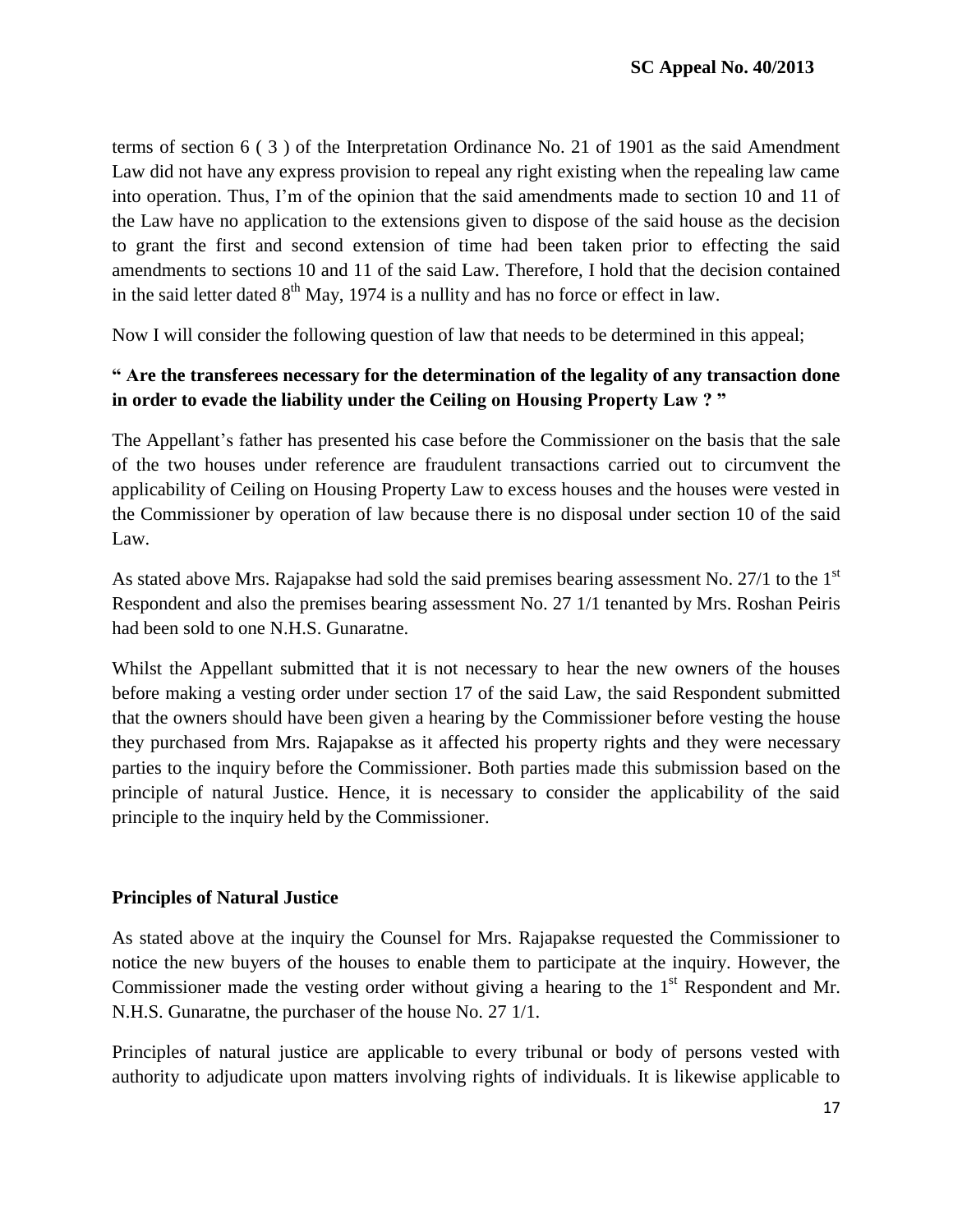the exercise of judicial powers too. Every judicial and quasi – judicial act is subject to the procedure required by natural justice. The breach of any one of the said rules would violate the principles of natural justice. In the case of *Ridge v. Baldwin* (1964) A.C. 40 Lord Denning held that a breach of the principles of natural justice renders the decision voidable and not null and void ab initio.

An administrative official or tribunal exercising a quasi – judicial power is bound to comply with the principles of natural justice. i.e. to comply with the rules of *audi altera partem* and *nemo judex in causa sua.* A quasi- judicial decision may involve finding of facts and it affects the rights of a person. Sometimes such decisions involve matters of law and facts or even purely matters of law.

In *Russell v. Duke of Norfolk* (1949) 1 All E.R. 109 Tucker L.J. observed that one essential requirement in regard to the exercise of judicial and quasi – judicial powers is that the person concerned should have a reasonable opportunity of presenting his case.

I am of the opinion that where the power is conferred in an administrative body or tribunal which exercises power in making decisions which affect the rights of persons, such body or tribunal should act according to the principles of natural justice except in cases where such right is excluded, either by express words or by necessary implication, by the legislature.

Lord Diplock in the case of *O'Reilly v. Mackman* (1983) 2 AC 237 at 276 held that the right of a man to be given a fair opportunity of hearing what is alleged against him and of presenting his own case is so fundamental to any civilized legal system that it is to be presumed that Parliament intended that a failure to observe it should render null and void any decision reached in breach of this requirement.

A tribunal exercising quasi judicial functions is not bound to adopt a particular procedure in the absence of statutory provision. In some situations the tribunals have to act within certain limits. However, it needs to observe certain minimum standards of natural justice and fairness when discharging its functions.

The need to follow the principles of natural justice is an accepted norm in Sri Lankan courts and tribunals as well as in the world over for several decades. I am of the opinion that the need to follow principles of natural justice has now become part of the Sri Lankan law. Hence, in the absence of special provisions as to how the court or tribunal is to proceed, the law requires that the principles of natural justice to be followed.

A tribunal must do its best to act justly and to reach just ends by just means. It must give the parties notice of what was charged against them and allow them to make representations in answer. A fair opportunity should be given to a party to correct or contradict any relevant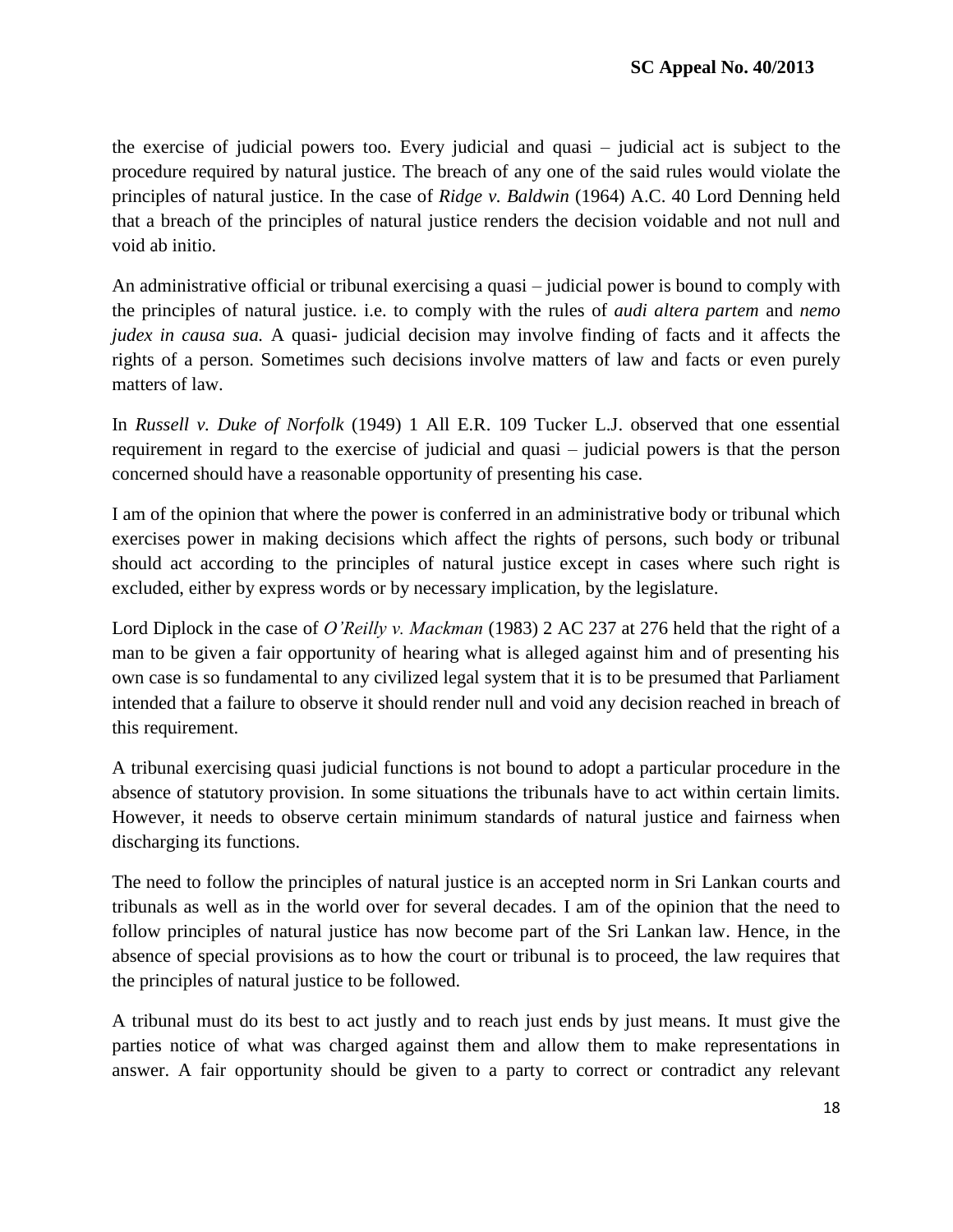statement made to his prejudice. The party against whom the charge is made, after he has notice of the charges, is entitled to be heard.

Whether an oral hearing is necessary or desirable depends on the relevant laws and rules or procedures which the inquiry is held, the circumstances, the nature of the right infringed, the occasion for the exercise of authority by the tribunal and the effect of the decision on a person.

The question whether the requirements of natural justice have been met by the procedure adopted in any given case depends to a greater extent on the facts and circumstances of the case in point. Tucker L.J. held in the case of *Russell v. Duke of Norfolk* (1949) 1 All E.R. 109 "There are no words which are of universal application to every kind of inquiry and every kind of domestic tribunal. The requirements of natural justice must depend on the circumstances of the case, the nature of the inquiry, the rules under which the tribunal is acting, the subject matter that is being dealt with, and so forth.

In the case of *AG v. Ryan* (1980) AC 718 Lord Diplock held that the Minister was a person having legal authority to determine a question affecting the rights of individuals. This being so it is a necessary implication that he is required to observe the principles of natural justice when exercising that authority; and if he fails to do so, his purported decision is a nullity.

### **Commissioner ought to have followed the principles of natural justice**

The Commissioner is performing quasi – judicial functions under the said Law. However, he failed to give a hearing to the new owners of the houses prior to making the order in vesting the houses under reference which affected the rights of the said new owners. The failure of the Commissioner to afford the  $1<sup>st</sup>$  Respondent an opportunity of showing cause as to why the house should not be vested in the Commissioner violates the principles of natural justice. Further, the inquiry before the Commissioner is inquisitorial proceedings and, as such, the burden is on the Commissioner to conduct the inquiry. Further, in the absence of laid down procedure in the said Law the inquiry should be conducted according to the principles of natural justice.

Thus, the Commissioner's order is in violation of the principles of Natural Justice which require that a party such as the  $1<sup>st</sup>$  Respondent should have been afforded an opportunity of being heard before any decision affecting his rights was made by the Commissioner. Any decision given in breach of the rules of natural justice is null and void and has no force in law.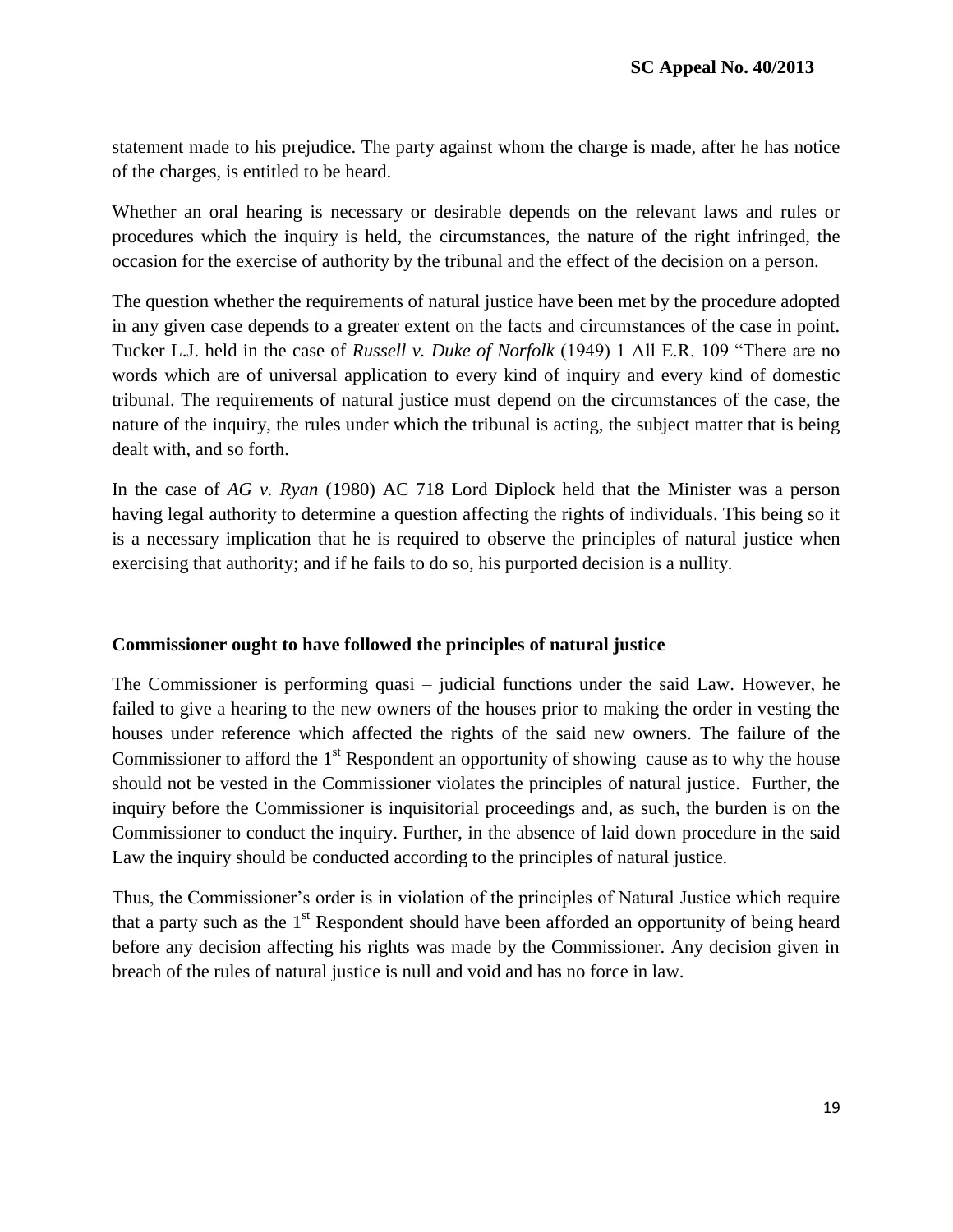### **The need to give reasons for a decision**

There is an accepted rule that reasons should be given for decisions, based on the principle of fairness which permeates administrative law, subject only to specific exceptions to be identified depending on the case.

Unless the reasoning behind the decision is given, a person is unable to know whether it is lawful or not, and thus he is deprived of the protection of the law. A right to know the reasons is therefore an indispensable part of the system of judicial review.

The Commissioner did not file objections in the writ application. Hence, the Court of Appeal held *" At this point of this judgment I have to observe that the Hon. Attorney-General though appeared and represented 7 and 7A & 9A Respondents (the Commissioner of National Housing and the relevant subject Minister) did not file objections on their behalf, may be for good reasons. "*

The Commissioner did not furnish any material to defend the allegation made against him for the violation of the principles of natural justice. Thus, it appears that the Commissioner did not have an explanation to offer in this regard.

### **Whether a fair hearing would make no difference**

Under section 39 of the Ceiling on Housing Property Law any person aggrieved by any decision or determination made by the Commissioner under the Law has a right of appeal to the Board of Review.

The learned President"s Counsel for the Appellant submitted that the Board of Review not only had given a hearing to all the parties concerned including the  $1<sup>st</sup>$  Respondent, but also allowed the parties to submit and produce documents as fresh evidence without even considering the strict limitations of the law in relation to the same. Therefore, there is no violation of the principles of Natural Justice.

Section 39 of the Law permits the Board of Review to review the decisions or determinations made by the Commissioner. It functions as an appellate body. However, the Board of Review cannot function as a substitute to the Commissioner.

Administrative Law,  $10^{th}$  Edition by William Wade and Christopher Forsyth at page 422 states;

" If the principles of natural justice are violated in respect of any decision it is, indeed, immaterial whether the same decision would have been arrived at in the absence of the departure from the essential principles of justice. The decision must be declared to be no decision. "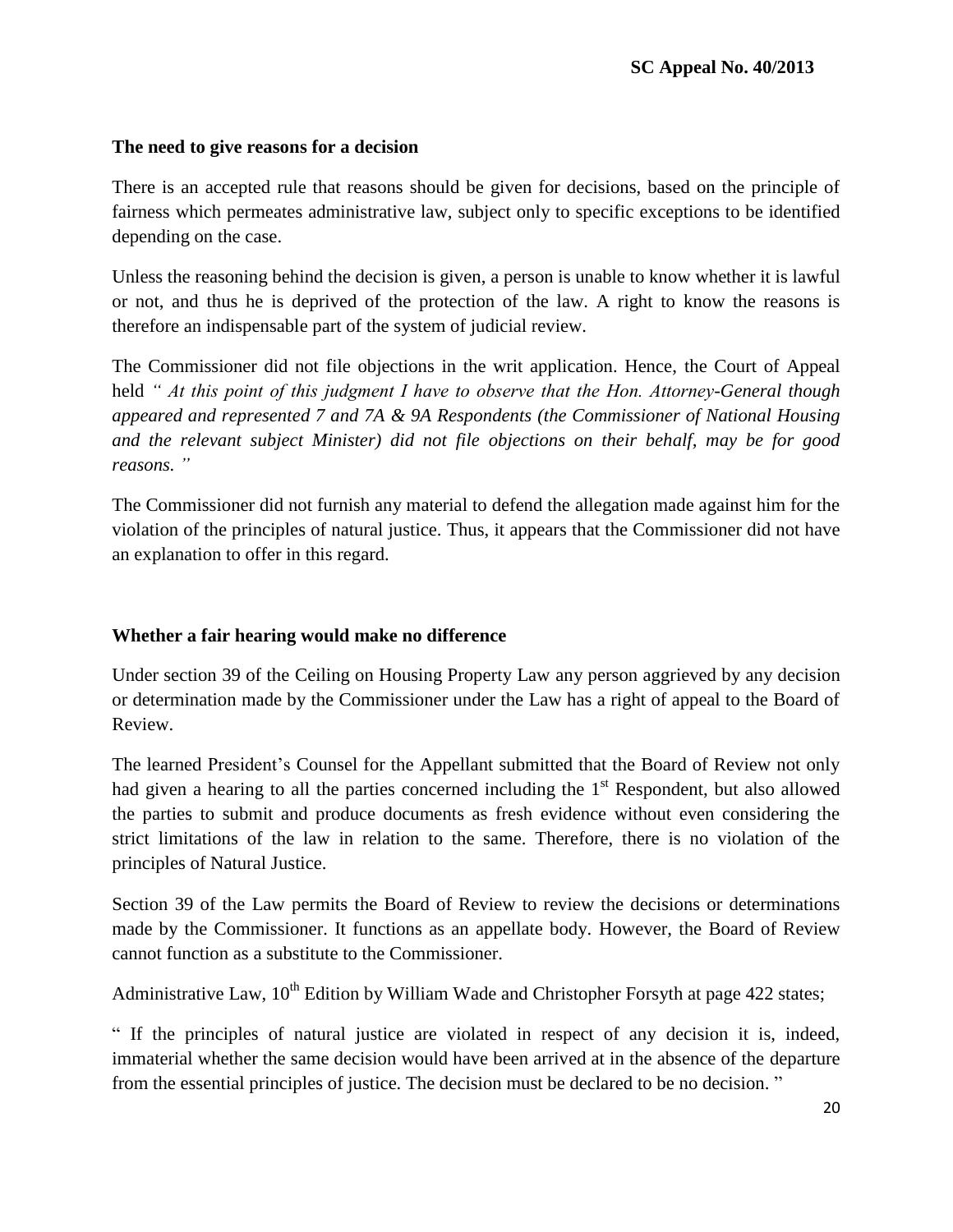I am of the opinion that if the Commissioner violates the principles of natural justice, the Board of Review cannot rectify the said error by granting the parties a hearing that was deprived by the Commissioner. In fact a decision which is null and void cannot be resurrected by an appellate body.

Hence, I hold that the Board of Review being the appellate body cannot cure the defect of a failure on the part of the Commissioner to follow the principles of natural justice.

### **The right of a tenant to purchase the house**

Section 9 read with section 17 of the said law provides for the tenants to purchase the excess houses.

As stated above under the Ceiling on Housing Property Law the house under reference was admittedly a surplus house. A request was made by the original owner Mrs. Rajapakse to the Commissioner of National Housing for an extension of time to dispose of the house. As a result extensions of time till 13.1.75 were granted by the Commissioner. The sale was carried out within the said extended period.

Admittedly, Mrs. Rajapakse had offered the house to late Mr. R. Wijeratne, the then tenant who declined the offer. The Appellant"s position was that the house was offered for a sum of Rs. 125,000/- and it was excessive. If the sale price was high it was possible for a tenant to request the Commissioner to refer the matter to the Board of Review for the determination of the payable price under the said Law.

In terms of section 9 a tenant who wishes to purchase the house that he is occupying should make a request to the Commissioner within four months from  $13<sup>th</sup>$  January, 1973. There is no provision in the Law to grant an extended time to a tenant to make an application to purchase a house. Thus, I am of the opinion that the compliance of section 9 is mandatory and the failure to comply with the said section wipes out the rights of a tenant to make an application to purchase the house occupied by him.

This view was expressed in the case of *Desmond de Perera and Others Vs. Karunaratne, Commissioner for National Housing* ( 1997 ) 1 SLR 148. In this case it was held that section 9 creates the opportunity for the tenant to opt to purchase the house he lives in. So the section categorically requires him to do only one single thing - namely, to apply to the Commissioner for purchase of a house. This he must do within the stipulated period of four months from the date of commencement of the law – which was  $13.1.73$ . The language suggests a clear mandatory provision.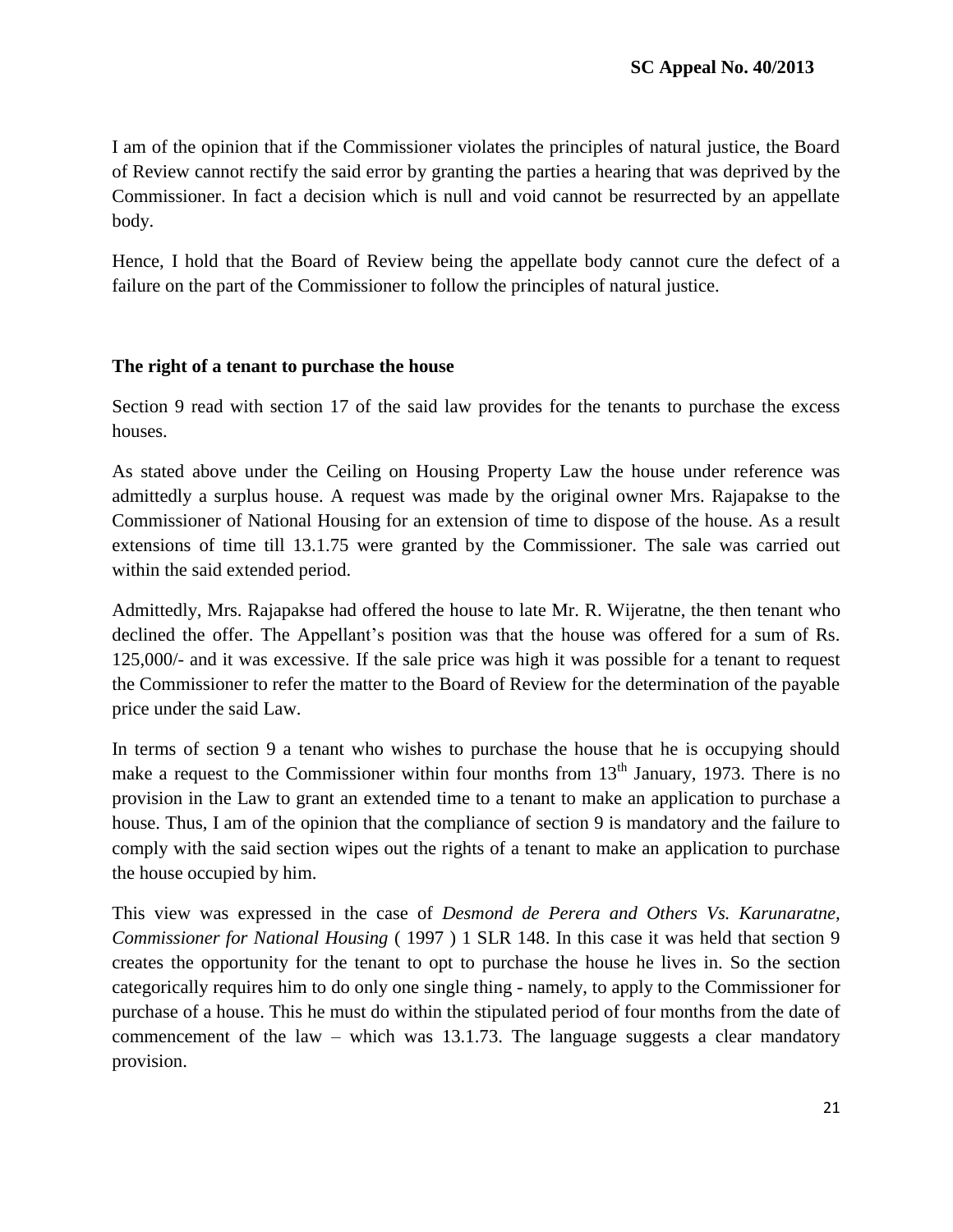Thus, I am also of the opinion that the Commissioner has no power or authority to entertain any application made to purchase a house by a tenant who did not make an application to purchase the house in compliance with section 9 of the Law. Therefore, the decision made by the Commissioner to vest the house based on a belated application is ab initio void and a nullity as the Commissioner acted without power. Thus, the said decision of the Commissioner dated 16.09.1982 which is under reference is ab initio void and a nullity. Hence, there was no valid order made by the Commissioner to be considered by the Board of Review under section 39 of the said Law and, thus, the matter should have ended there.

The questions of law on which special leave was granted are answered as follows:-

### **( i ) Are the transferees necessary for the determination of the legality of any transaction done in order to evade the liability under the Ceiling on Housing Property Law?**

At the time the Commissioner held the inquiry the house under reference was transferred to the 1<sup>st</sup> Respondent. The decision of the Commissioner resulted in the said transferee losing his ownership to the said house. Thus, it is imperative to give a hearing to the transferee prior to making any order which affects his rights. In the circumstances, the failure to give a hearing to the transferee had resulted in breach of the principles of natural justice and, the decision of the Commissioner to vest the said house is null and void.

# **( ii ) If so, has His Lordship of the Court of Appeal erred in law in holding that the orders made by the Ceiling on Housing Property Board of Review has been made breaching the rules of Natural Justice?**

The failure to give a hearing to the transferee by the Commissioner resulted in a breach of the principles of natural justice.

# **( iii ) Whether the Commissioner of National Housing has acted illegally in giving further time after the lapse of the time period specified in the statute to make the declaration of excess houses?**

No, if a male spouse failed to comply with the time frame given in the Law to furnish the declaration, a female spouse is entitled to furnish a declaration in respect of her assets to the Commissioner within a reasonable period and the Commissioner has the discretion to accept such declarations, provided he is satisfied with the reasons given for the delay in submitting the declaration.